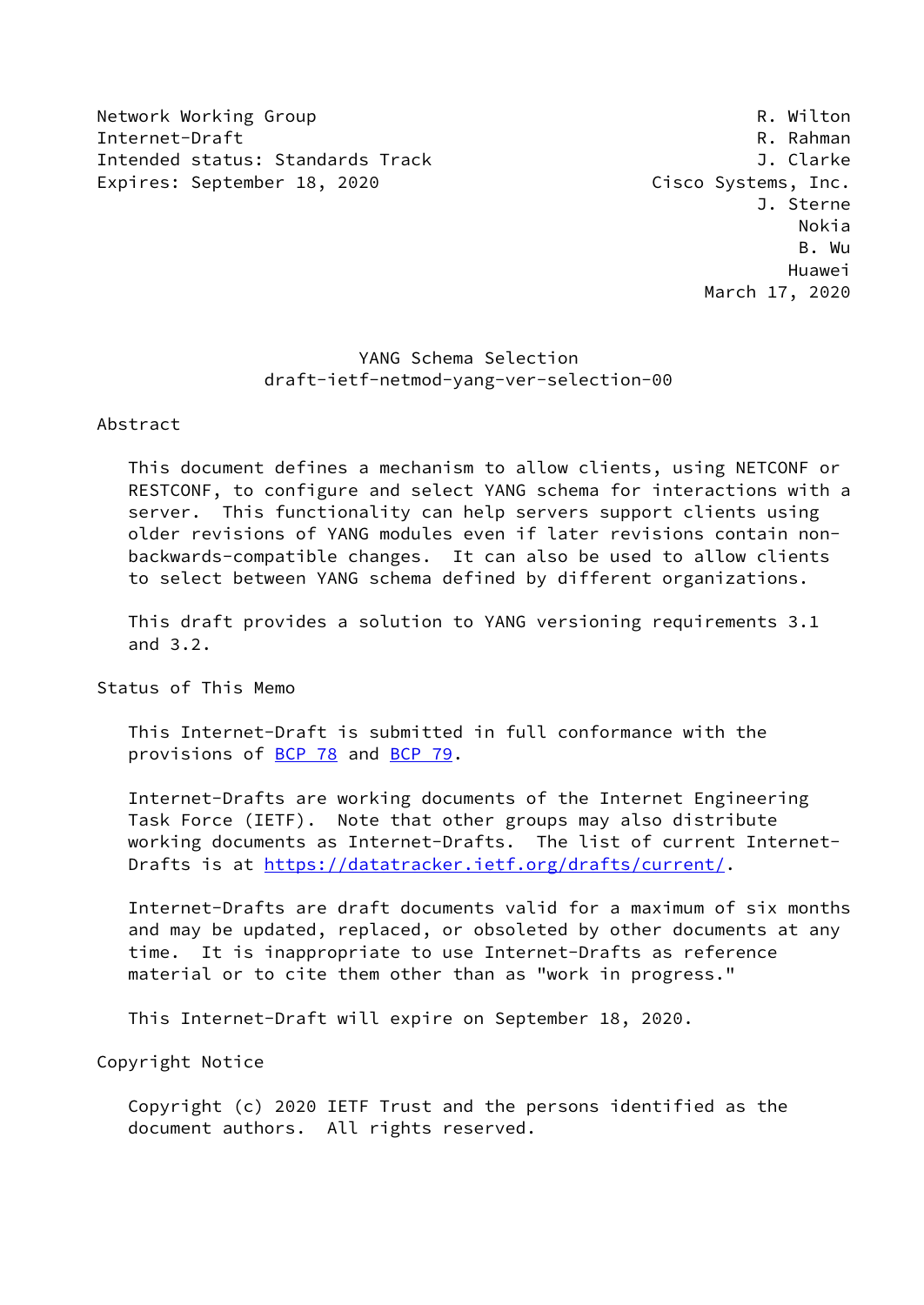## Internet-Draft YANG Schema Selection March 2020

This document is subject to **[BCP 78](https://datatracker.ietf.org/doc/pdf/bcp78)** and the IETF Trust's Legal Provisions Relating to IETF Documents [\(https://trustee.ietf.org/license-info](https://trustee.ietf.org/license-info)) in effect on the date of

 publication of this document. Please review these documents carefully, as they describe your rights and restrictions with respect to this document. Code Components extracted from this document must include Simplified BSD License text as described in Section 4.e of the Trust Legal Provisions and are provided without warranty as described in the Simplified BSD License.

Table of Contents

| Terminology and Conventions<br>$\underline{1}.$              |  | $\overline{3}$  |
|--------------------------------------------------------------|--|-----------------|
| 2.                                                           |  | $\overline{3}$  |
| $\overline{3}$ .                                             |  | $\overline{4}$  |
| $\overline{4}$ .                                             |  | $\overline{5}$  |
| 5.                                                           |  | $\underline{6}$ |
| 5.1.                                                         |  | $\overline{1}$  |
|                                                              |  |                 |
| $5.3$ . Defining and changing client selectable schema-sets  |  | $\frac{7}{8}$   |
| $5.4$ . Schema selection protocol operations                 |  | $\underline{8}$ |
| 5.4.1.                                                       |  | $\underline{8}$ |
| $5.4.1.1.$ schema-sets NETCONF capability                    |  | 8               |
|                                                              |  | 10              |
|                                                              |  | 11              |
| Schema selection from a server perspective<br>6.             |  | 11              |
| 7.<br>Schema selection from a client perspective $\cdots$    |  | 12              |
|                                                              |  | 12              |
| Limitations of the solution<br>8.                            |  | 13              |
| Schema Selection YANG module<br>9.                           |  | 13              |
|                                                              |  | 14              |
|                                                              |  | 20              |
|                                                              |  | 20              |
| 12.1. NETCONF Capability URNs                                |  | 20              |
|                                                              |  | 21              |
|                                                              |  | 21              |
|                                                              |  | 21              |
| 15.1.                                                        |  | 21              |
| 15.2. Informative References                                 |  | 23              |
| Appendix A. Schema selection examples                        |  | 23              |
| $\underline{A.1}$ . Supporting older versions of a schema 23 |  |                 |
| $A.1.1.$ Variation - Multiple selectable schema-sets 26      |  |                 |
|                                                              |  |                 |
| $A.2.$ Supporting different schema families                  |  | 27              |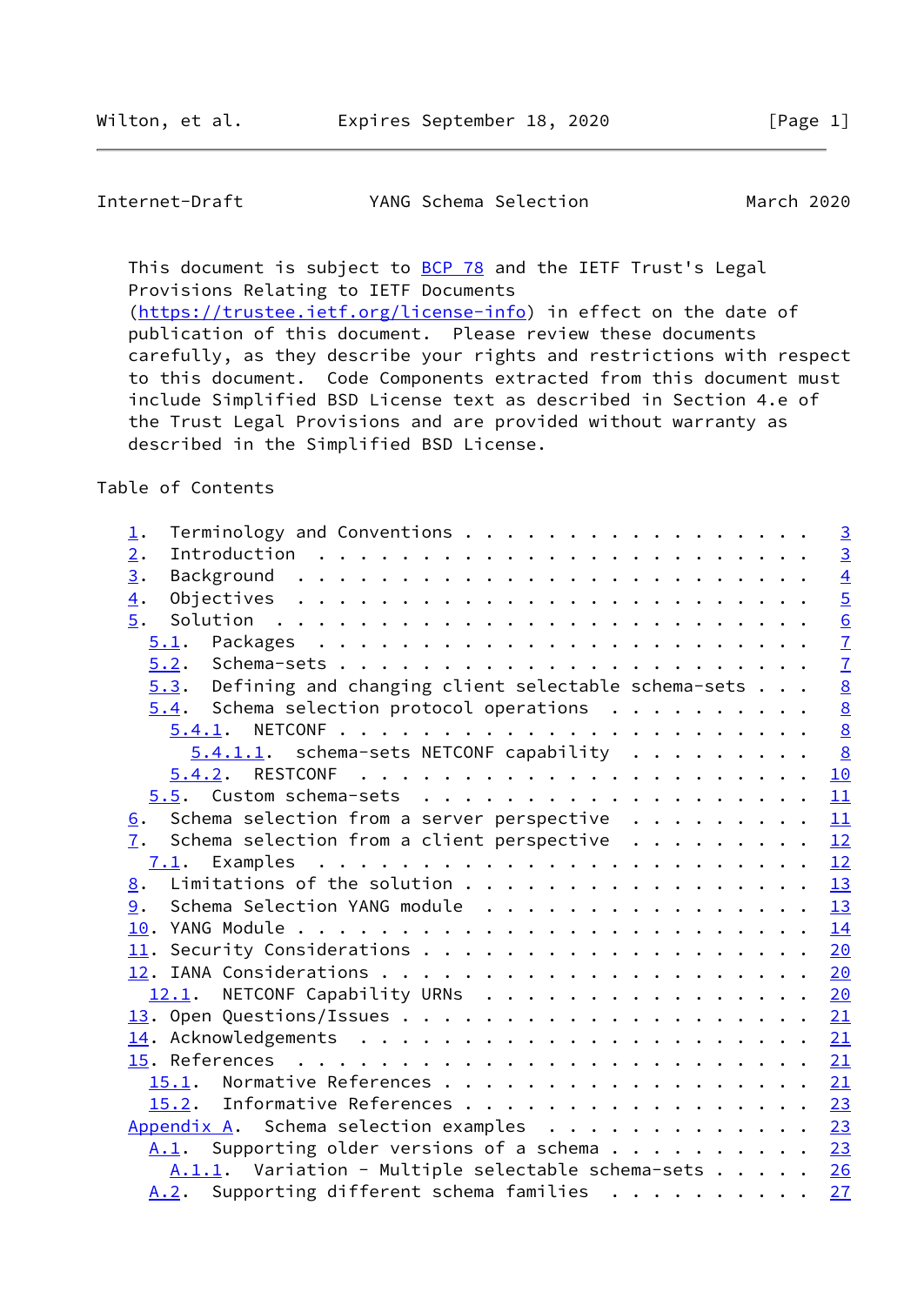| A.2.1. Choosing a single schema family 30                                    |  |
|------------------------------------------------------------------------------|--|
| A.2.2. Restricting some sessions to particular schema family 30              |  |
| A.2.3. Custom combinable schema-set $\dots \dots \dots \dots \dots \dots$ 31 |  |
|                                                                              |  |

| Wilton, et al. | Expires September 18, 2020 |  | [Page 2] |
|----------------|----------------------------|--|----------|
|----------------|----------------------------|--|----------|

<span id="page-2-1"></span>

| YANG Schema Selection | Internet-Draft |  |  | March 2020 |
|-----------------------|----------------|--|--|------------|
|-----------------------|----------------|--|--|------------|

#### <span id="page-2-0"></span>[1](#page-2-0). Terminology and Conventions

 The key words "MUST", "MUST NOT", "REQUIRED", "SHALL", "SHALL NOT", "SHOULD", "SHOULD NOT", "RECOMMENDED", "NOT RECOMMENDED", "MAY", and "OPTIONAL" in this document are to be interpreted as described in [BCP](https://datatracker.ietf.org/doc/pdf/bcp14) [14](https://datatracker.ietf.org/doc/pdf/bcp14) [[RFC2119\]](https://datatracker.ietf.org/doc/pdf/rfc2119) [\[RFC8174](https://datatracker.ietf.org/doc/pdf/rfc8174)] when, and only when, they appear in all capitals, as shown here.

 This document uses terminology introduced in the YANG versioning requirements [\[I-D.verdt-netmod-yang-versioning-reqs\]](#page-3-2), YANG Module Versioning [[I-D.verdt-netmod-yang-module-versioning\]](#page-23-3) and YANG Packages [\[I-D.rwilton-netmod-yang-packages](#page-23-4)].

 This document makes of the following terminology introduced in the Network Management Datastore Architecture [[RFC8342](https://datatracker.ietf.org/doc/pdf/rfc8342)]:

o datastore schema

This document defines the following terminology:

- o YANG schema: The combined set of schema nodes for a set of YANG module revisions, taking into consideration any deviations and enabled features.
- o versioned schema: A YANG schema with an associated YANG semantic version number, e.g., as might be described by a YANG package[I-D.rwilton-netmod-yang-packages].
- o schema-set: A named set of datastore schemas for supported datastores, where every datastore schema is specified as a union of compatible YANG packages. A schema-set is the basic unit of client schema selection.

## <span id="page-2-2"></span>[2](#page-2-2). Introduction

This document describes how NETCONF and RESTCONF clients can use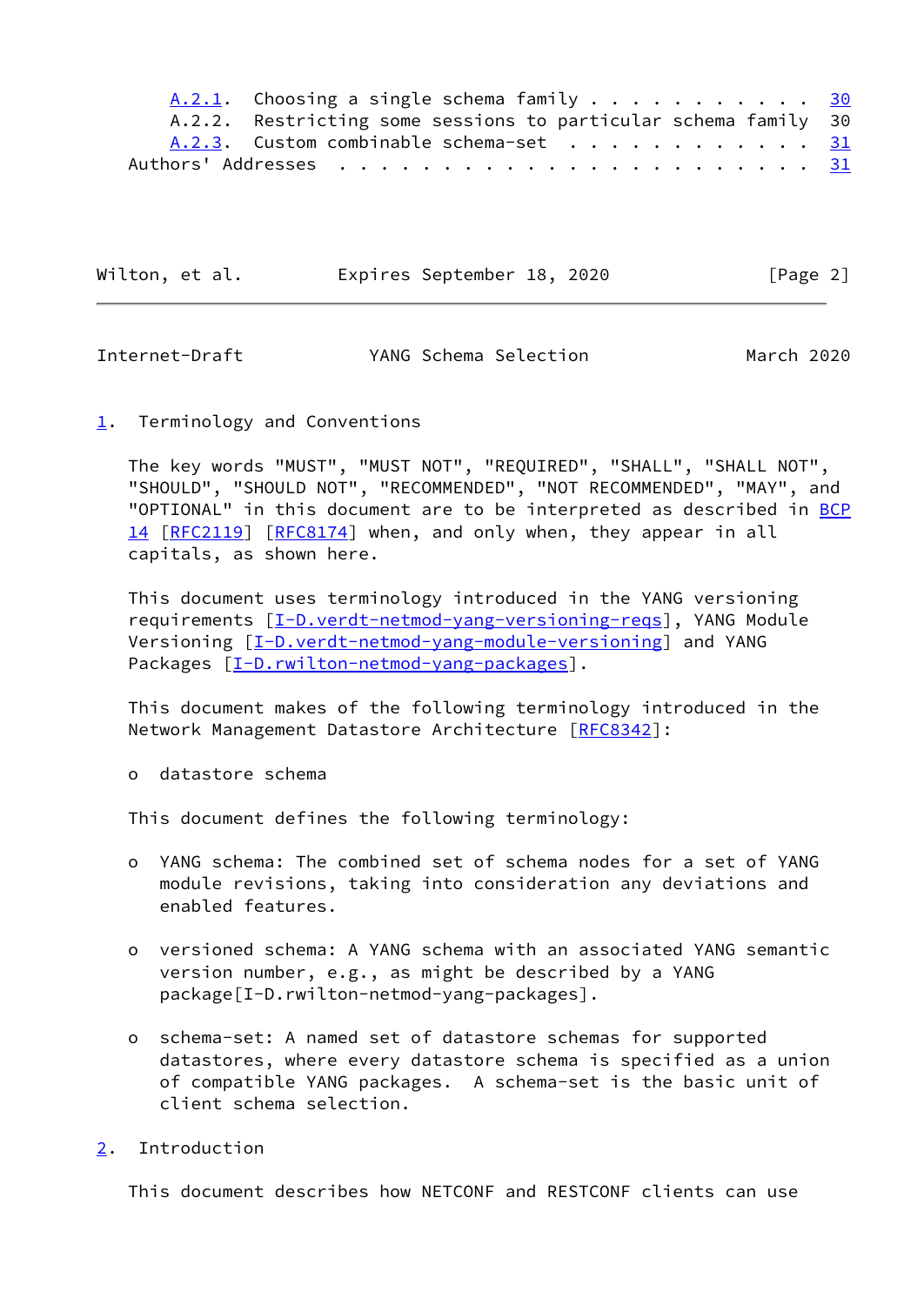protocol extensions, along with a schema selection YANG module, to choose particular YANG schema for interactions with a server.

<span id="page-3-2"></span> [I-D.verdt-netmod-yang-versioning-reqs] defines requirements that any solution to YANG versioning must have.

 YANG Semver [\[I-D.verdt-netmod-yang-semver](#page-23-5)], based on YANG Module Versioning, specifies a partial solution to the YANG versioning requirements that focuses on using semantic versioning within individual YANG modules, but does not address all requirements listed in the YANG versioning requirements document. Of particular relevance here, requirements 3.1 and 3.2 are not addressed.

| Wilton, et al. | Expires September 18, 2020 |  | [Page 3] |
|----------------|----------------------------|--|----------|
|----------------|----------------------------|--|----------|

<span id="page-3-1"></span>Internet-Draft YANG Schema Selection March 2020

 YANG Packages describes how sets of related YANG module revisions can be grouped together into a logical entity that defines a YANG schema. Different packages can be defined for different sets of YANG modules, e.g., packages could be defined for the IETF YANG modules, OpenConfig YANG modules, or a vendor's YANG modules. Updated versions of these package definitions can be defined as the contents of these packages evolve over time, e.g., by using new revisions of YANG modules included in the package.

 This document defines how YANG packages are used to represent versioned datastore schema, and how clients can choose which versioned schemas to use during protocol interactions with a device.

<span id="page-3-0"></span>[3](#page-3-0). Background

 There are three ways that the lifecycle of a data model can be managed:

- 1. Disallow all non-backwards-compatible updates to a YANG module. Broadly this is the approach adopted by  $[REC7950]$ , but it has been shown to be too inflexible in some cases. E.g. it makes it hard to fix bugs in a clean fashion  $-$  it is not clear that allowing two independent data nodes (one deprecated, one current) to configure the same underlying property is robustly backwards compatible in all scenarios, particularly if the value space and/ or default values differ between the module revisions.
- 2. Allow non-backwards-compatible updates to YANG modules, and use a mechanism such as semantic version numbers to communicate the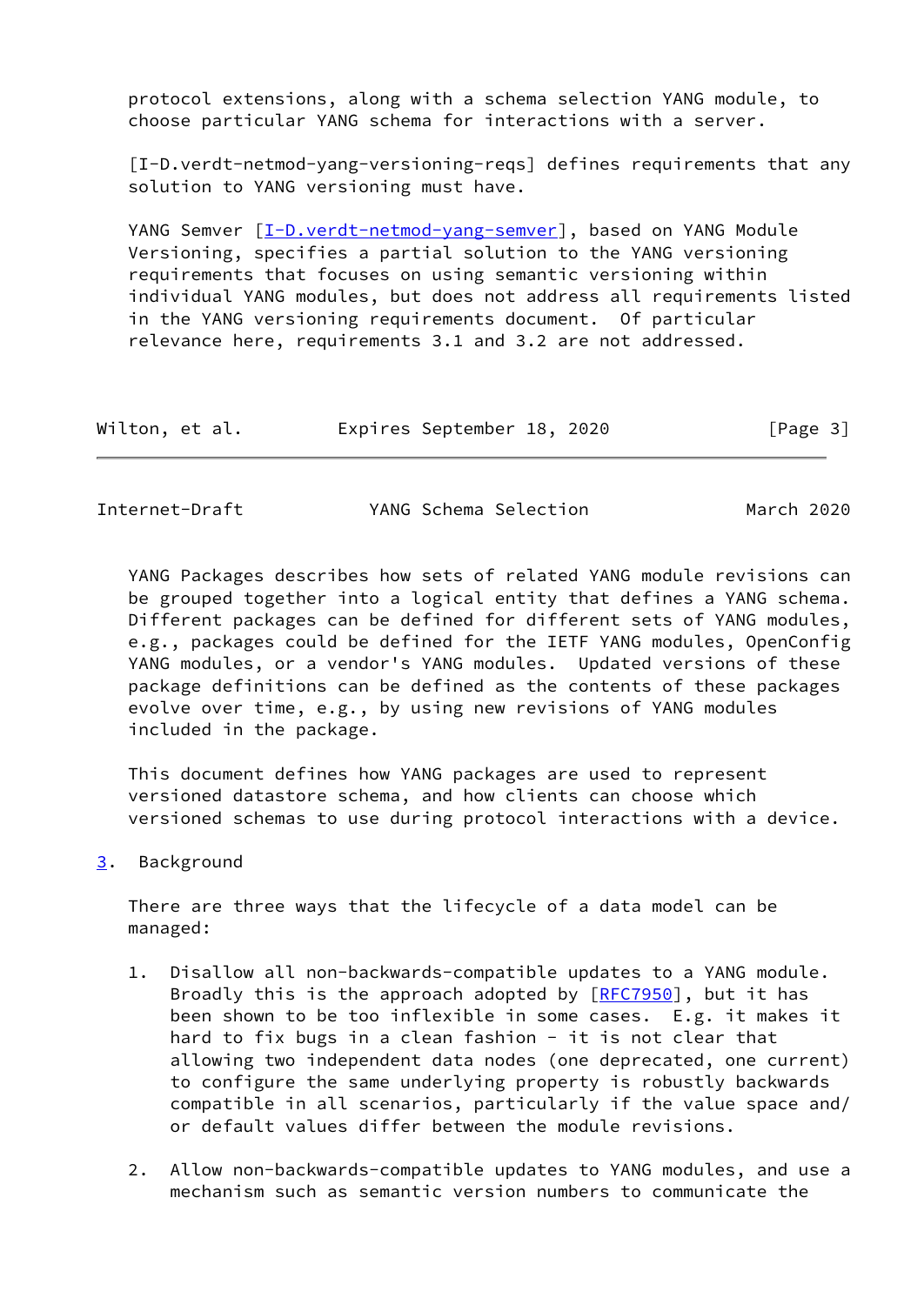likely impact of any changes to module users, but require that clients handle non-backwards-compatible changes in servers by migrating to new versions of the modules. Without schema selection, this is what the YANG Semver approach likely achieves.

 3. Allow non-backwards-compatible updates to YANG modules, but also provide mechanisms to allow servers to support multiple versions of YANG modules, and provide clients with some ability to select which versions of YANG modules they wish to interact with, subject to some reasonable constraints. This is the approach that this document aims to address. It is worth noting that the idea of supporting multiple versions of an API is not new in the wider software industry, and there are many examples of where this approach has been used successfully.

| Wilton, et al. |  | Expires September 18, 2020 |  |  | [Page 4] |  |
|----------------|--|----------------------------|--|--|----------|--|
|----------------|--|----------------------------|--|--|----------|--|

<span id="page-4-1"></span>Internet-Draft YANG Schema Selection March 2020

<span id="page-4-0"></span>[4](#page-4-0). Objectives

The goals of YANG schema selection are:

- o To provide a mechanism where non-backwards-compatible changes and bug fixes can be made to YANG modules without forcing clients to immediately migrate to new versions of those modules as they get implemented.
- o To allow servers to support multiple versions of a particular YANG schema, and to allow clients to choose which YANG schema version to use when interoperating with the server. The aim here is to give operators more flexibility as to when they update their management clients.
- o To provide a mechanism to allow different YANG schema families (e.g., SDO models, OpenConfig models, Vendor models) to be supported by a server, and to allow clients to choose which YANG schema family is used to interoperate with the server.
- o To closely align with existing NETCONF/RESTCONF protocol semantics. I.e., with the exception of the optional mechanism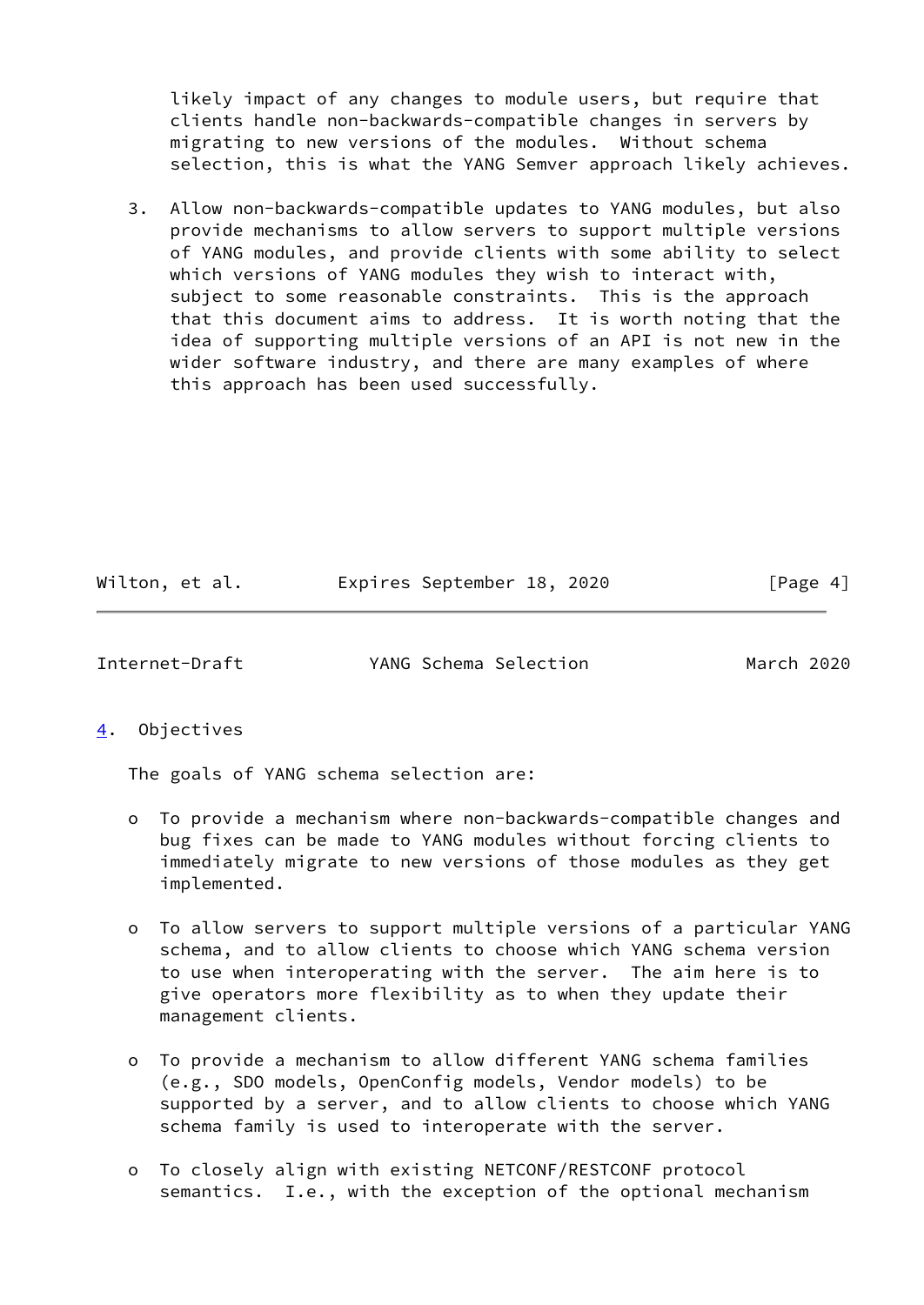that allows selection of the schema-set at the beginning of a NETCONF session or RESTCONF request, protocol interactions between client and server are the same as when schema selection is not being used.

- o To allow considerable freedom for server implementations to decide how to implement schema selection, and choose the schema selection capabilities they support. In particular:
	- \* Servers determine which schema-sets can be selected by clients, and which combinations of schema-sets are compatible with each other during concurrent sessions/operations.
	- \* Servers can make some schema-sets automatically available for client selection, or require clients to configure the selectable schema-sets before they can be used.
	- \* Servers can limit clients to selecting only a single schema-set for all client connections, i.e., replacing the devices default schema-set, or allow clients to use different schema for concurrent sessions/operations.
	- \* Servers can restrict some read-write datastores to be read-only when accessed via a particular schema-set, i.e., providing a read-only view of configuration.

| Wilton, et al. | Expires September 18, 2020 |  | [Page 5] |  |
|----------------|----------------------------|--|----------|--|
|                |                            |  |          |  |

<span id="page-5-0"></span>

| Internet-Draft | YANG Schema Selection | March 2020 |  |
|----------------|-----------------------|------------|--|
|                |                       |            |  |

 \* Servers may allow clients to combine schema-sets into named custom schema-sets, or only support predefined schema-sets.

The following points are non objectives of this document:

- o This document does not provide a mechanism to allow clients to choose arbitrary sets of YANG module versions to interoperate with the server.
- o Servers are not required to concurrently support clients using different YANG schema families or versioned schema. A server MAY choose to only allow a single schema family or single versioned schema to be used by all clients.
- o There is no requirement for a server to support every published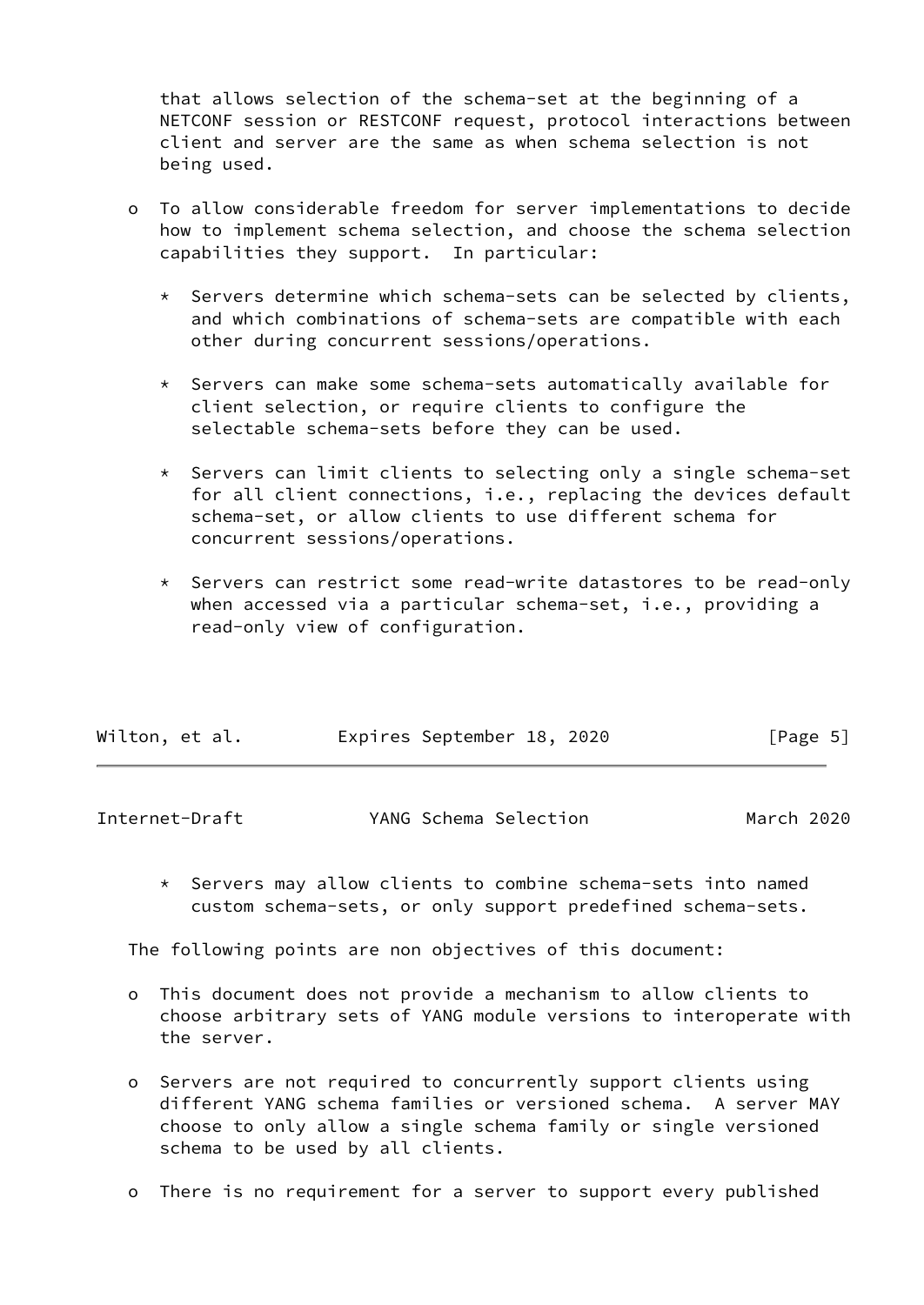version of a YANG package, particularly if some package versions are backwards compatible. Clients are required to interoperate with backwards compatible updates of YANG modules. E.g., if a particular package, using YANG Semver versioning rules, was available in versions 1.0.0, 1.1.0, 1.2.0, 2.0.0, 3.0.0 and 3.1.0, then a server may choose to only support versions 1.2.0, 2.0.0, and 3.1.0, with the knowledge that all clients should be able to interoperate with the server.

 o There is no requirement to support all parts of all versioned schemas. For some NBC changes in modules, it is not possible for a server to support both the old and new module versions, and to convert between the two. Where appropriate, deviations SHOULD be used, and otherwise an out of band mechanism SHOULD be used to indicate where a mapping has failed.

#### <span id="page-6-0"></span>[5](#page-6-0). Solution

An outline of the solution is as follows:

- 1. YANG packages are used to define versioned schema that represent a partial or full datastore schema for one or more datastores.
- 2. Schema-sets are named structures that define a set of supported datastores, along with the schema associated with each of those datastores, specified via leaf references to YANG packages.
- 3. The configurable 'selectable' leaf-list defines which schema-sets may be selected by clients, and the associated configurable 'default' leaf defines the schema-set used by clients that do not select a schema-set.

| Wilton, et al. | Expires September 18, 2020 | [Page 6] |
|----------------|----------------------------|----------|
|                |                            |          |

<span id="page-6-2"></span>Internet-Draft YANG Schema Selection March 2020

- 4. Clients choose which selectable schema-set to use via NETCONF capability exchange during session initiation, or RESTCONF path.
- 5. Optionally, the configurable 'custom-schema-set' list allows clients to combine schema-sets together into new named schema sets for selection.
- <span id="page-6-1"></span>[5.1](#page-6-1). Packages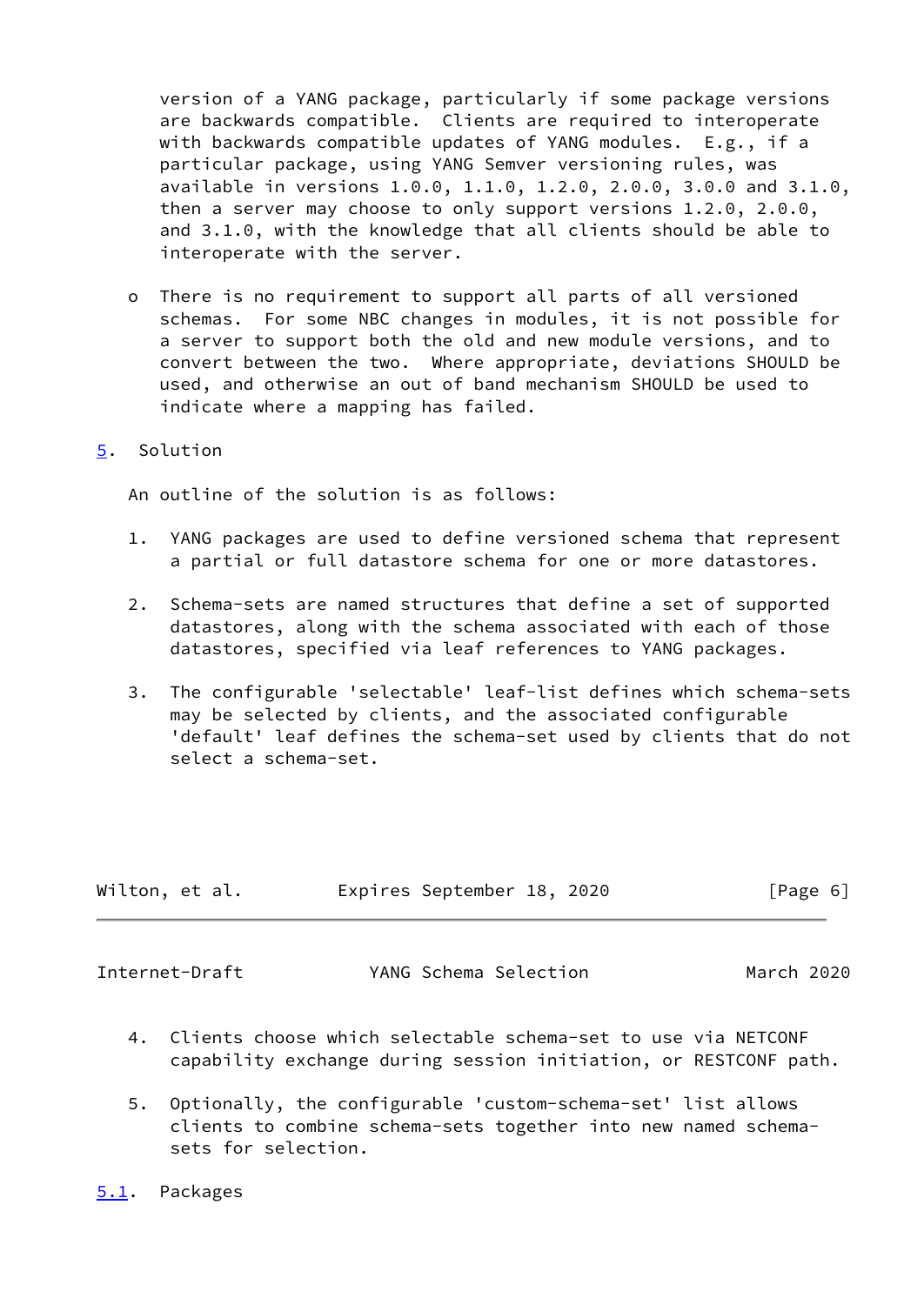[Section 5.3](#page-8-0) of YANG Packages specifies how packages SHOULD be used to represent datastore schema.

 Additional guidance on how YANG packages are specified for schema selection are:

- o Separate packages MAY be defined for different families of schema, e.g., SDO, OpenConfig, or vendor native.
- o Separate packages MAY be defined for different versions of schema.
- o All packages referenced for schema selection, and any recursively included package dependencies, MUST be available on the server in the '/packages' container in the operational state datastore.
- o Globally scoped packages used for schema selection SHOULD be made available offline in YANG instance data documents, as described in [section 6](#page-11-2) of YANG Packages.

#### <span id="page-7-0"></span>[5.2](#page-7-0). Schema-sets

 A schema-set defines a set of datastore schema(s) that could potentially be used for client schema selection.

 The schema-sets supported by the server are available at '/schema set-selection/schema-set' in the operational state datastore.

 Each schema-set has a unique name that identifies the schema-set during schema selection protocol operations, e.g., it is used in both the NETCONF capabilities exchange and the RESTCONF path.

 A schema-set defines the set of supported datastores that are available when clients use the selected schema-set. The schema for each datastore is specified as the union of one or more compatible YANG packages. Writable datastores (e.g., running) can also be labelled as being read-only if they cannot be written to via client interactions using the schema-set.

| Wilton, et al. | Expires September 18, 2020 |  | [Page 7] |
|----------------|----------------------------|--|----------|
|----------------|----------------------------|--|----------|

<span id="page-7-1"></span>Internet-Draft YANG Schema Selection March 2020

Not all schema-sets are necessarily compatible with each other,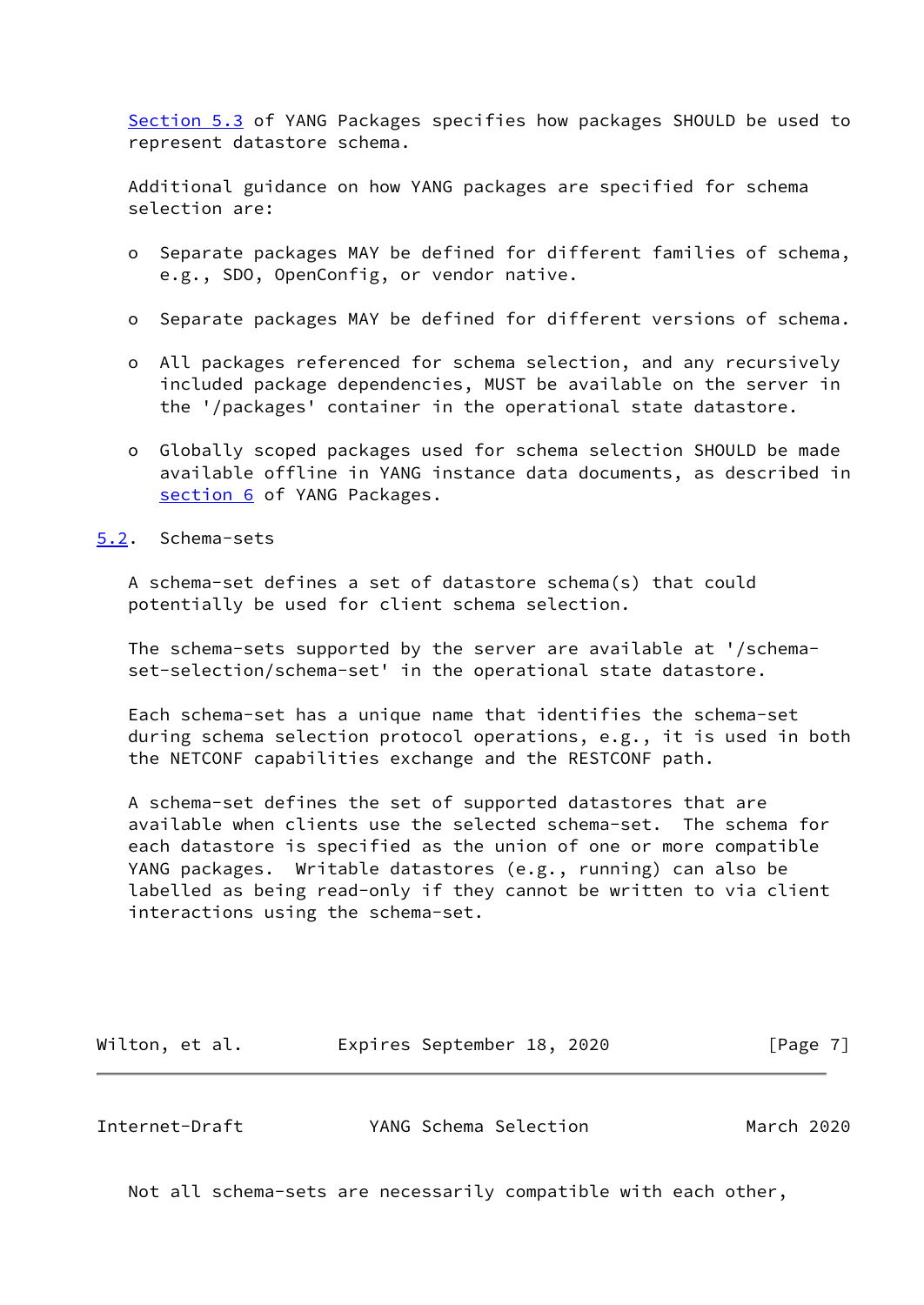allowing one schema-set to be selected may prevent other schema-sets from being selected at the same time. Hence, each schema-set lists the other schema-sets that it is compatible with.

<span id="page-8-0"></span>[5.3](#page-8-0). Defining and changing client selectable schema-sets

 A device may have to allocate resources to support selectable schema sets, and the selectable leaf-list '/schema-set-selection/selectable' is the mechanism to constrain the set of schema-sets that can be selected by clients.

 In the operational state datastore, the 'selectable' leaf-list contains the names of all schema-sets that a client may select from. Entries in this list MAY be added by the system without prior configuration. In addition, the 'default' leaf indicates which schema-set is used by clients that do not explicitly select a schema set.

 In configuration, the 'selectable' leaf-list allows clients to configure the schema-sets that are available for clients to select from. A client can also choose the default schema-set that is used by any client that connects without naming a schema-set.

<span id="page-8-1"></span>[5.4](#page-8-1). Schema selection protocol operations

#### <span id="page-8-2"></span>[5.4.1](#page-8-2). NETCONF

 The schema-set being used in a NETCONF session is established at the start of the session through the exchange of capabilities and never changes for the duration of the session. If the server can no longer support the schema-set in use in a NETCONF session, then it MUST disconnect the session.

<span id="page-8-3"></span>[5.4.1.1](#page-8-3). schema-sets NETCONF capability

 A new NETCONF :schema-sets capability, using base:1.1 defined in [\[RFC6241](https://datatracker.ietf.org/doc/pdf/rfc6241)]

 This capability is used by the server is advertise selectable schema. The server sends a comma separated list (with no white spaces) of selectable schema-sets it supports. For consistency, the list SHOULD contain the default selectable schema-set first, followed by the remaining selectable schema-sets, matching the order in the '/schema set-selection/selectable' leaf-list.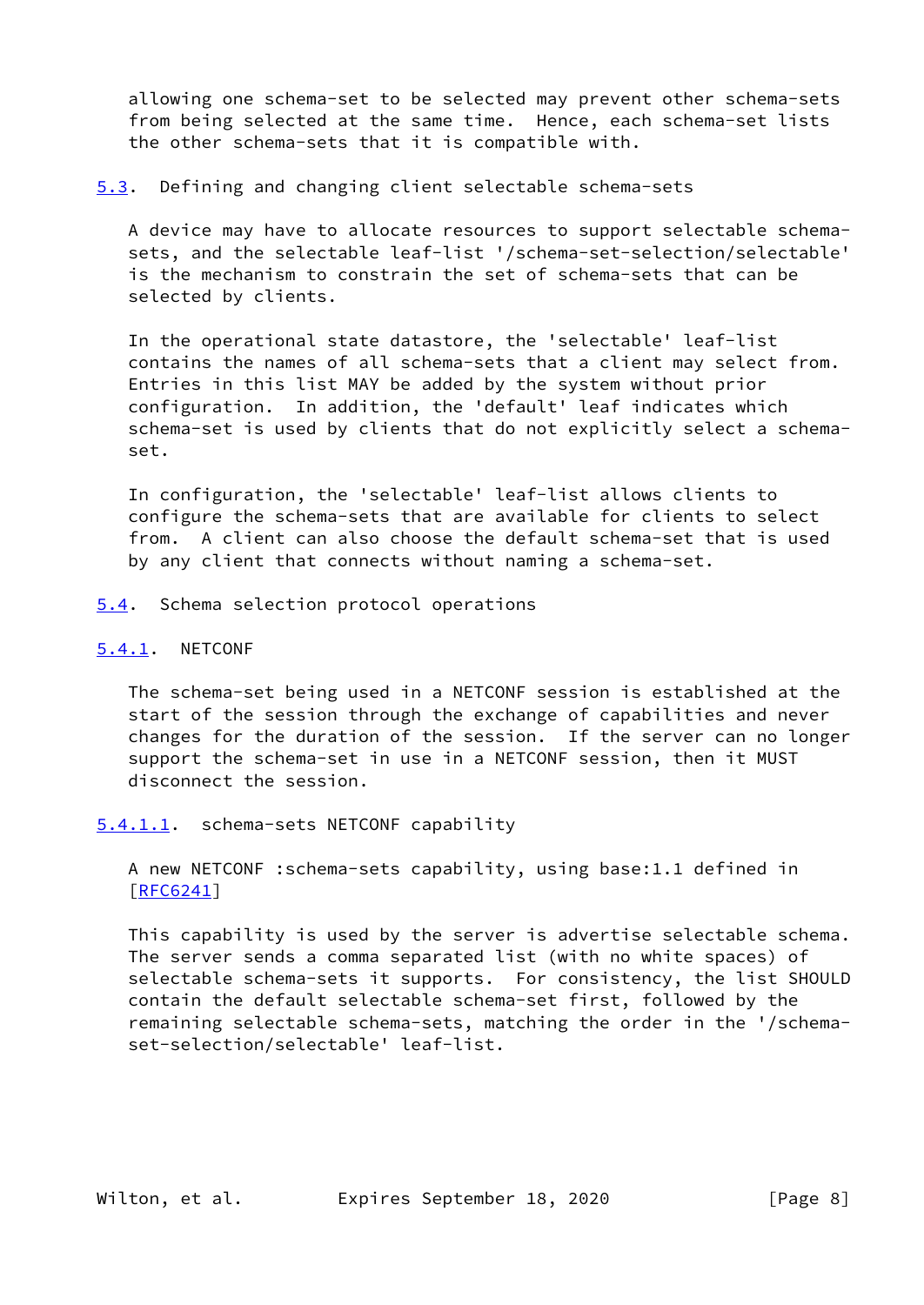This capability is used by clients to select a particular schema. The client sends an ordered list of selectable schema that it is willing to use.

 The selected schema is the first entry in the client schema-set list that is also contained in the server schema-set list. If there is no common entry then the session is terminated with an error.

 If the client does not include the schema-set capability during the capability exchange then the default selectable schema-set is used.

 The :schema-sets capability is identified by the following capability string:

urn:ietf:params:netconf:capability:schema-sets:1.0

 In this example, the server advertises its (abbreviated) <hello> as follows. This indicates that the server supports the following schema-sets:

example-ietf-routing: Versions 2.1.0 (default) and 1.3.1

example-vendor-xxx: Versions 9.2.3 and 8.4.2

Some extra white spaces have been added for display purposes only.

```
 <hello xmlns="urn:ietf:params:xml:ns:netconf:base:1.0">
 <capabilities>
 <capability>urn:ietf:params:netconf:base:1.0</capability>
 <capability>urn:ietf:params:netconf:base:1.1</capability>
 <capability>
 urn:ietf:params:netconf:capability:schema-sets:1.0?list=
 example-ietf-routing@2.1.0,example-ietf-routing@1.3.1,
 example-vendor-xxx@9.2.3,example-vendor-xxx@8.4.2
 </capability>
 </capabilities>
 </hello>
```
 The client advertises its (abbreviated) <hello> as follows. This indicates the the client prefers to use the example-ietf-routing schema version 2.1.0, but can also use version 1.3.1. Because both the client and server support version 2.1.0, and because the client listed it first, the selected schema-set is example-ietf routing@2.1.0: Some extra white spaces have been added for display purposes only.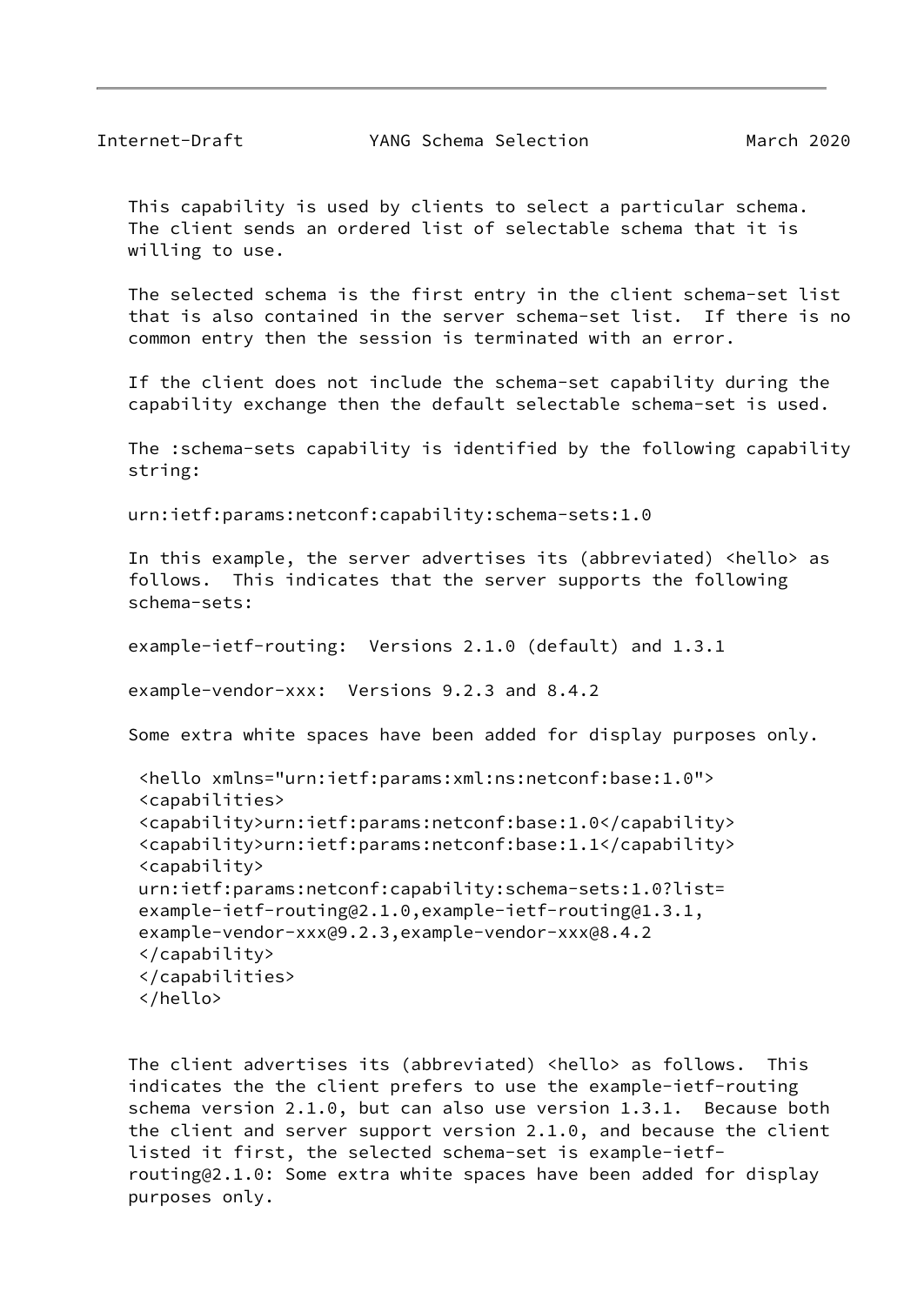<span id="page-10-1"></span>Internet-Draft YANG Schema Selection March 2020

 <hello xmlns="urn:ietf:params:xml:ns:netconf:base:1.0"> <capabilities> <capability>urn:ietf:params:netconf:base:1.1</capability> <capability> urn:ietf:params:netconf:capability:schema-sets:1.0?list= example-ietf-routing@2.1.0,example-ietf-routing@1.3.1 </capability> </capabilities> </hello>

## <span id="page-10-0"></span>[5.4.2](#page-10-0). RESTCONF

 For RESTCONF, schema-sets are chosen via use of their name in the request URI.

 Clients select the desired schema-set by choosing the corresponding RESTCONF root resource. This is done by appending the schema-set name to the RESTCONF API root [[RFC8040](https://datatracker.ietf.org/doc/pdf/rfc8040)]. This updates [Section](https://datatracker.ietf.org/doc/pdf/rfc8040#section-3.1) 3.1 of  [\[RFC8040\]](https://datatracker.ietf.org/doc/pdf/rfc8040#section-3.1) and Section [3 of \[RFC8527\]](https://datatracker.ietf.org/doc/pdf/rfc8527#section-3).

 Clients will use RESTCONF root resource {+restconf}/schema/<schema name> for all requests pertaining to resources specific to a schema set. Consider a device which supports schema-sets vendor schema@3.0.0, vendor-schema@2.1.0 and vendor-schema@1.4.5: clients will use RESTCONF root resource {+restconf}/schema/vendor schema@X.Y.Z for all requests pertaining to resources defined in schema-set vendor-schema@X.Y.Z. This applies to all RESTCONF resources defined in vendor-schema@X.Y.Z.

Here are some examples where {+restconf} is /restconf/.

Examples for servers which are NOT NMDA-compliant as per [\[RFC8527](https://datatracker.ietf.org/doc/pdf/rfc8527)]:

- 1. /restconf/schema/vendor-schema@X.Y.Z/data for datastore resources.
- 2. /restconf/schema/vendor-schema@X.Y.Z/data/module-A:data-X for data resource "data-X" defined in module "module-A".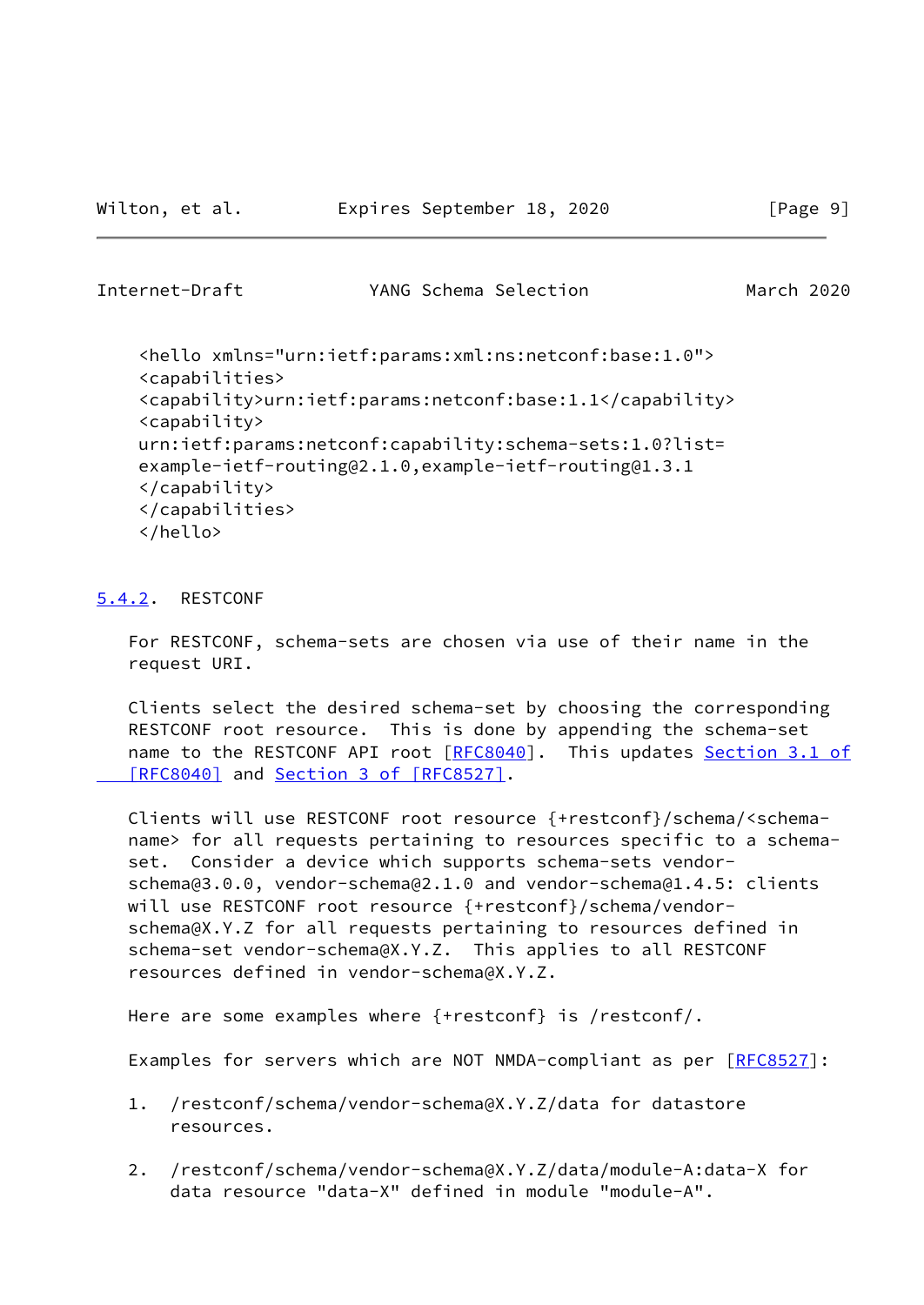- 3. /restconf/schema/vendor-schema@X.Y.Z/operations/module-B:op-Y for RPC "op-Y" defined in module "module-B"
- 4. /restconf/schema/vendor-schema@X.Y.Z/data/module-C:containerZ/ myaction for action "myaction" defined in top-container "containerZ" of module "module-C"

Examples for servers which are NMDA-compliant as per [\[RFC8527](https://datatracker.ietf.org/doc/pdf/rfc8527)]:

| Wilton, et al. |  | Expires September 18, 2020 |  |  | [Page 10] |  |
|----------------|--|----------------------------|--|--|-----------|--|
|----------------|--|----------------------------|--|--|-----------|--|

<span id="page-11-1"></span>

|  | Internet-Draft | YANG Schema Selection | March 2020 |
|--|----------------|-----------------------|------------|
|--|----------------|-----------------------|------------|

- 1. /restconf/schema/vendor-schema@X.Y.Z/ds/<datastore>/ for datastore resources, e.g. /restconf/schema/vendor schema@X.Y.Z/ds/ietf-datastores:running refers to the Running configuration datastore.
- 2. /restconf/schema/vendor-schema@X.Y.Z/ds/ietf datastores:operational for YANG actions.

 If the chosen schema-set is not available then an error response containing a "404 Not Found" status-line MUST be returned by the server.

<span id="page-11-0"></span>[5.5](#page-11-0). Custom schema-sets

Custom schema-sets, if supported by the server, allow clients to:

- o Configure client meaningful names for selectable schema-sets.
- o Combine compatible schema-sets together into a combined named schema-set that is then selectable by clients. E.g. a client might want to use a combination of standard configuration models along with vendor configuration models to manage functionality not covered by the standard models.
- <span id="page-11-2"></span>[6](#page-11-2). Schema selection from a server perspective

 The general premise of this solution is that servers generally implement one native schema, and the schema selection scheme is used to support older version of that native schema and also foreign schema specified by external entities.

Overall the solution relies on the ability to map instance data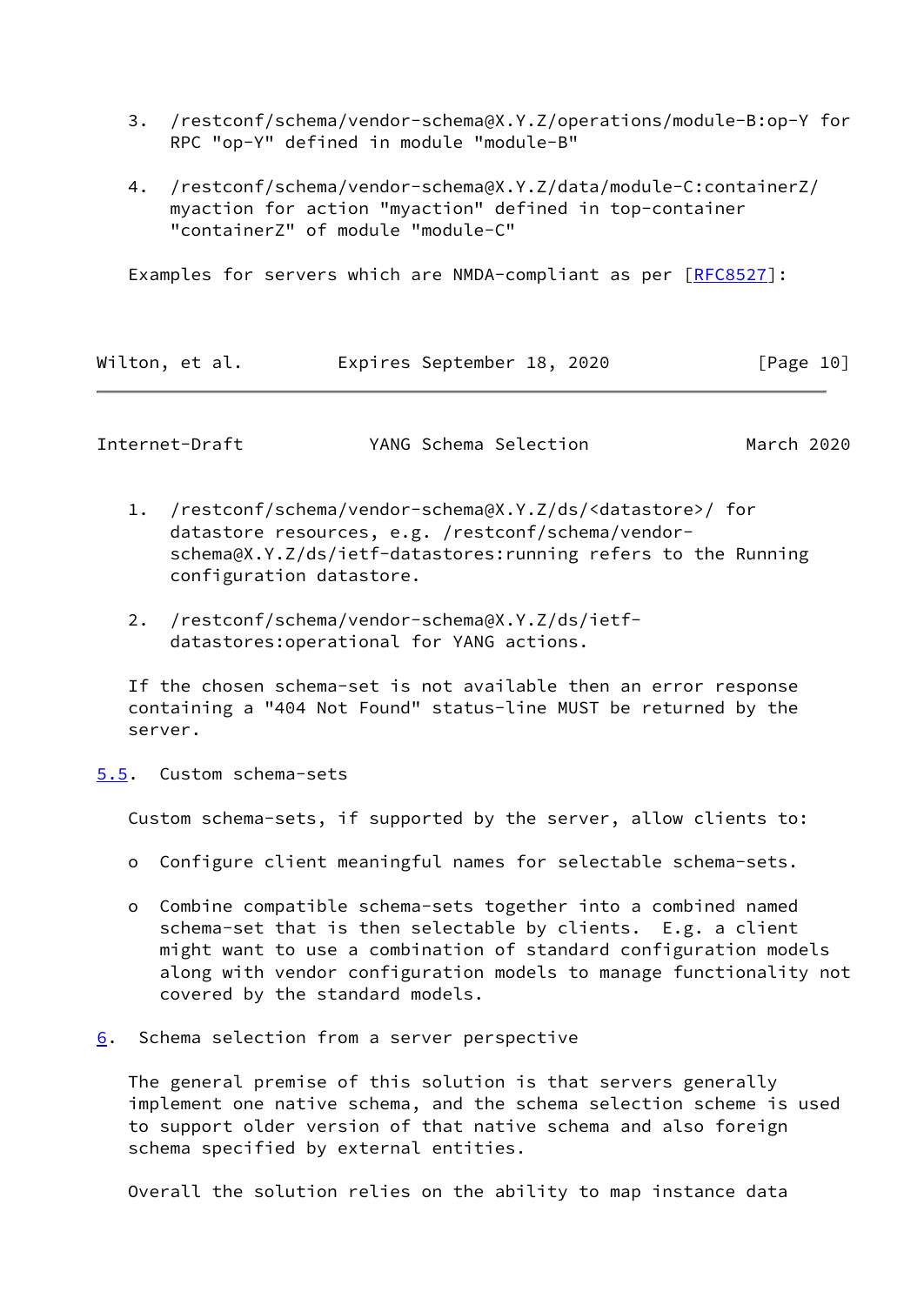between different schema versions. Depending on the scope of difference between the schema versions then some of these mappings may be very hard, or even impossible, to implement. Hence, there is still a strong incentive to try and minimize NBC changes between schema versions to minimize the mapping complexity.

 Server implementations MUST serialize configuration requests across the different schema. The expectation is that this would be achieved by mapping all requests to the device's native schema version.

 Datastore validation MAY need to be performed in two places, firstly in whichever schema a client is interacting in, and secondly in the native schema for the device. This could have a negative performance impact.

|  | Wilton, et al. |  | Expires September 18, 2020 |  | [Page 11] |
|--|----------------|--|----------------------------|--|-----------|
|--|----------------|--|----------------------------|--|-----------|

<span id="page-12-1"></span>

| Internet-Draft | YANG Schema Selection | March 2020 |  |
|----------------|-----------------------|------------|--|
|                |                       |            |  |

 Depending on the complexity of the mappings between schema versions, it may be necessary for the mappings to be stateful.

<span id="page-12-0"></span>[7](#page-12-0). Schema selection from a client perspective

 Clients can use configuration to choose which schema-sets are available for selection.

 Clients cannot choose arbitrary individual YANG module versions, and are instead constrained by the versions that the server makes available via schema-sets.

 Each client protocol connection is to one particular schema-set. From that client session perspective it appears as if the client is interacting with a regular server using the selected schema. If the client queries YANG library, then the version of YANG Library that is returned matches the schema-set that has been selected by the client.

 The selection of a schema-set by a client MUST NOT change the behaviour of the server experienced by other clients. For example, the get-data response to one client MUST be the same before and after another client selects a schema-set.

 The server may not support a schema with the exact version desired by the client, and the client may have to choose a later version that is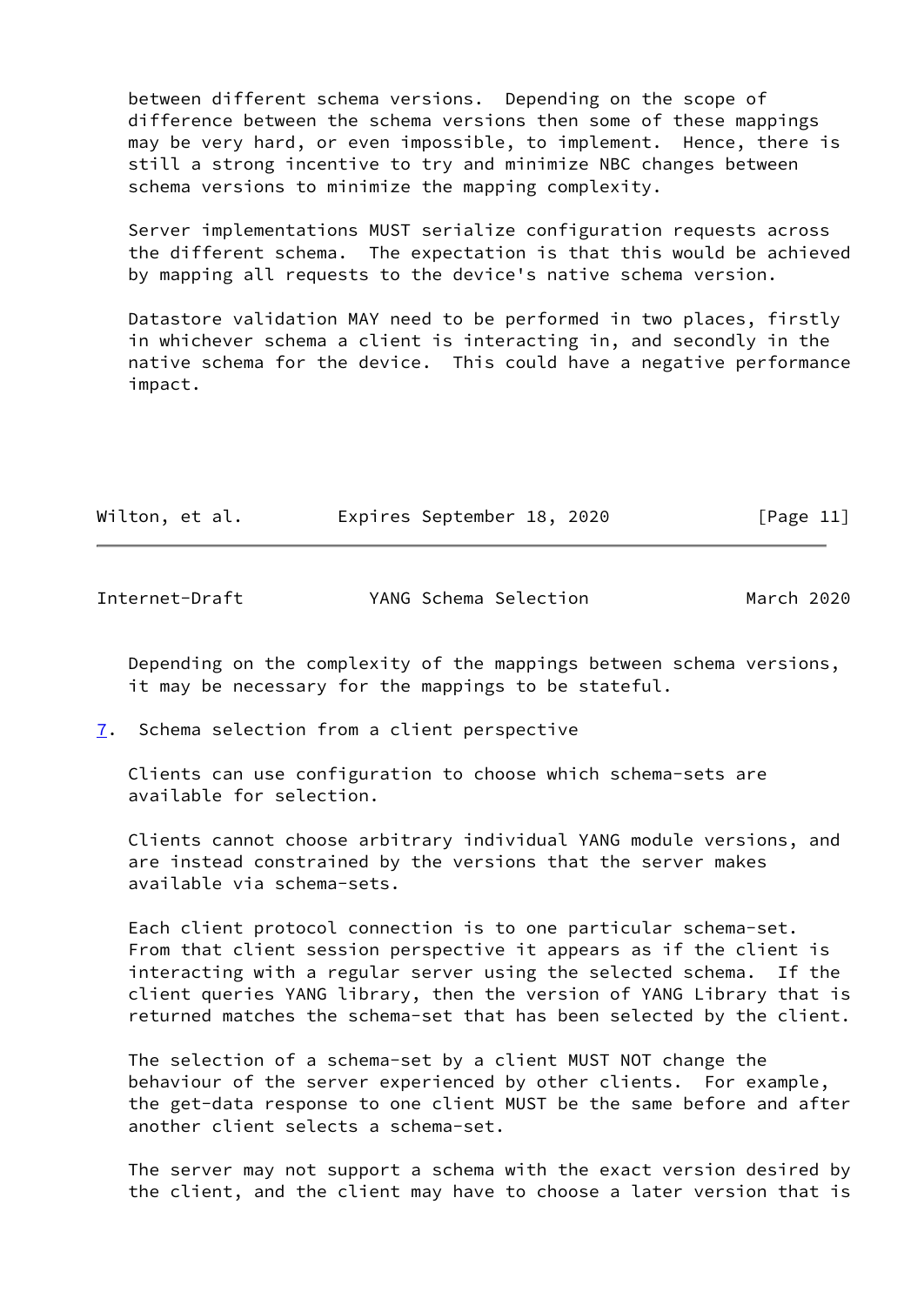backwards compatible with their desired version. Clients may also have to accept later schema versions that contain NBC fixes, although the assumption is that such NBC fixes should be designed to minimize the impact on clients.

 There is no guarantee that servers will always be able to support all older schema versions. Deviations SHOULD be used where necessary to indicate that the server is unable to faithfully implement the older schema version.

 If clients interact with a server using multiple versions, they should not expect that all data nodes in later module versions can always be backported to older schema versions.

<span id="page-13-0"></span>[7.1](#page-13-0). Examples

 Here is a simple example of a NETCONF client migrating to a new schema-set with a server that has multiple schema-sets in the 'selectable' leaf-list:

1. Disconnect the current session

| Wilton, et al. | Expires September 18, 2020 | [Page 12] |
|----------------|----------------------------|-----------|
|----------------|----------------------------|-----------|

<span id="page-13-1"></span>Internet-Draft YANG Schema Selection March 2020

 2. Reconnect and select a new schema-set from the 'selectable' leaf list

 If a server, for example, only supports a single schema-set at a time by only allowing a single entry in the 'selectable' leaf-list (the default), then a change of the schema-set in the 'selectable' leaf list (and default) would cause all previously established NETCONF sessions (using the previous 'selectable' schema-set) to be disconnected.

 If a server only supports a single schema-set at a time (across all sessions), a NETCONF client can migrate to a new schema-set by using the following sequence of steps:

 1. Configure a new schema-set in the 'selectable' leaf-list, remove the old schema-set, and set the 'default' leaf to that new schema-set. Other configuration can also be done in the same request (using the current schema-set in use on the session).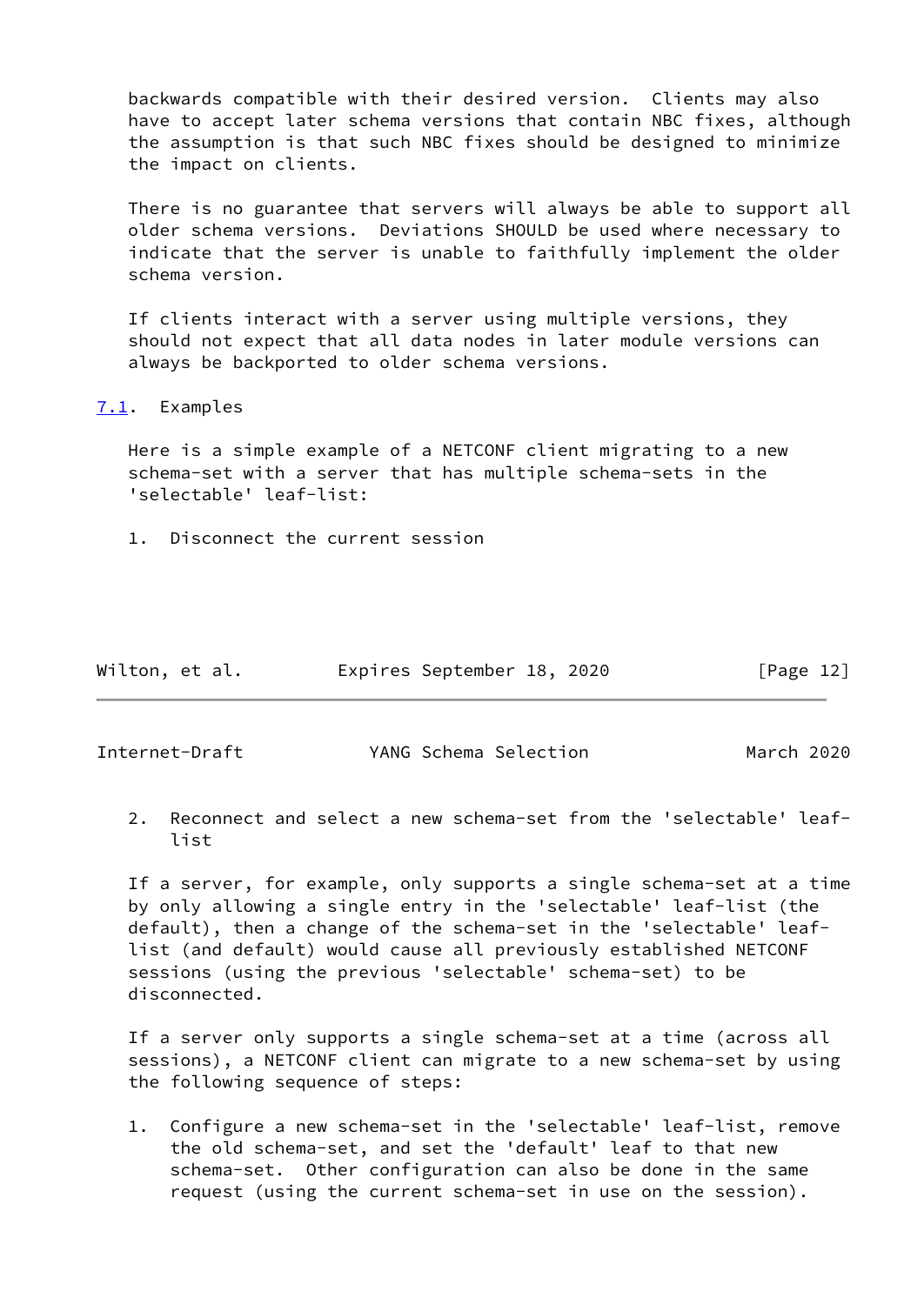- 2. The server will process the request and then disconnect the session (since the current schema-set of the session can no longer be supported). All other NETCONF sessions would also be disconnected at this point.
- 3. The client reconnects using the new schema-set (either by selecting it during capability exchange, or by using no selection and relying on the new default schema-set).
- 4. The client can then optionally send a complete new configuration using the new schema (i.e. if the client knows that the server can't perfectly convert everything from the old schema to the new schema).
- <span id="page-14-0"></span>[8](#page-14-0). Limitations of the solution

 Not all schema conversions are possible. E.g. an impossible type conversion, or something has been removed. The solution is fundamentally limited by how the schemas actually change, this solution does not provide a magic bullet that can solve all versioning issues.

<span id="page-14-1"></span>[9](#page-14-1). Schema Selection YANG module

 The YANG schema selection YANG module is used by a server to report the schema-sets that are generally available, and to allow clients to configure which schema-sets are available for client selection and which is the default.

| Wilton, et al. | Expires September 18, 2020 |  | [Page 13] |  |
|----------------|----------------------------|--|-----------|--|
|                |                            |  |           |  |

<span id="page-14-2"></span>Internet-Draft YANG Schema Selection March 2020

 Custom schema-sets, if supported, allows clients to configure custom combinations of schema-sets that can then be selected by clients.

The "ietf-schema-selection" YANG module has the following structure:

```
 module: ietf-schema-selection
   +--rw schema-set-selection!
      +--rw selectable* -> /schema-set-selection/schema-set/name
    +--rw default -> /schema-set-selection/selectable
      +--rw custom* [name] {custom-schema-set}?
```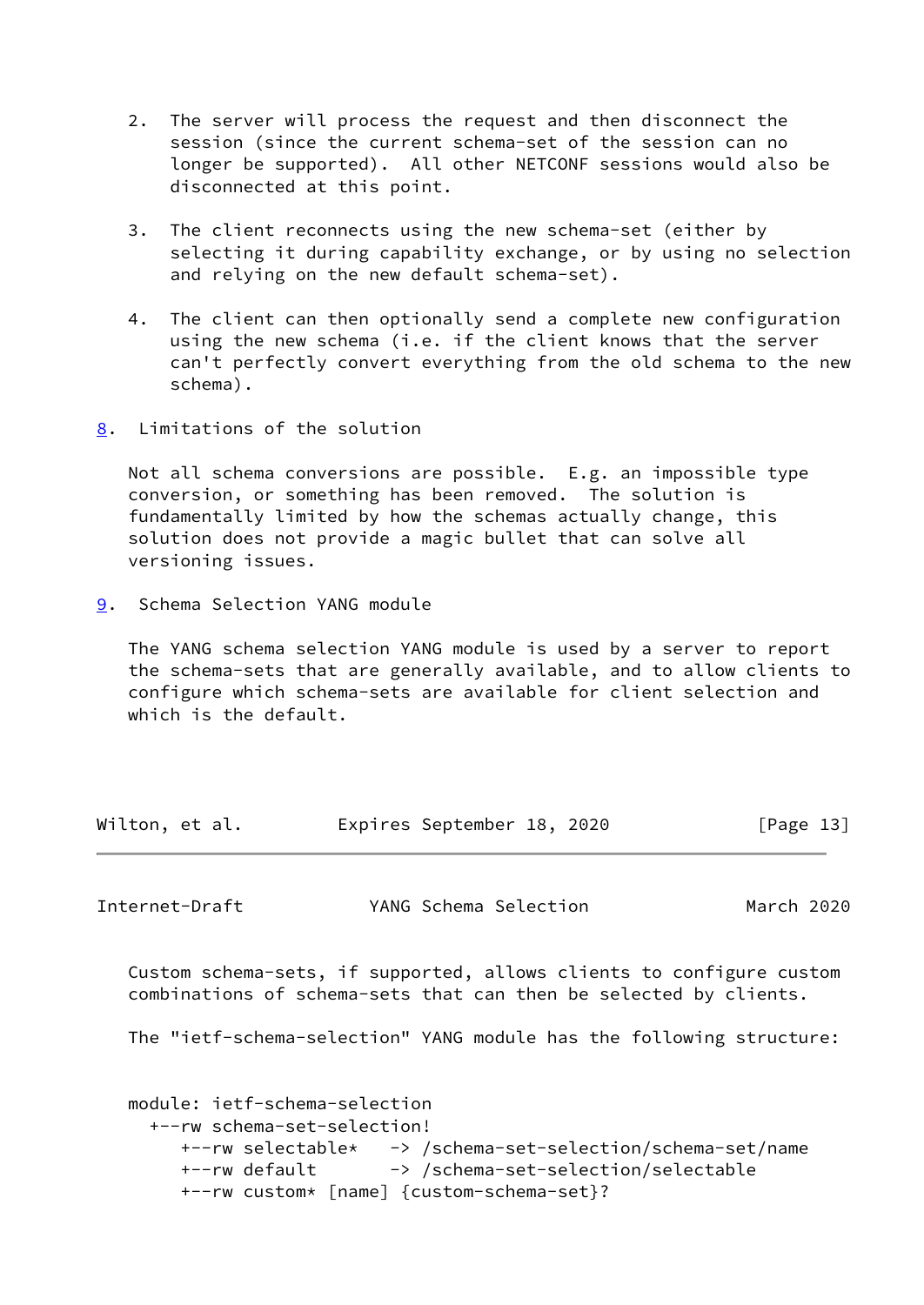```
 | +--rw name string
   | +--rw description? string
   | +--rw included-schema*
          -> /schema-set-selection/schema-set/name
 +--ro schema-set* [name]
   +--ro name string
   +--ro partial? empty
   +--ro datastore* [name]
      | +--ro name ds:datastore-ref
      | +--ro read-only? empty
      | +--ro package* [name version]
         | +--ro name -> /pkgs:packages/package/name
         | +--ro version leafref
         | +--ro checksum? leafref
   +--ro selectable-with*
           | -> /schema-set-selection/schema-set/name
   +--ro custom-selectable! {custom-schema-set}?
      +--ro combinable-with*
              -> /schema-set-selection/schema-set/name
```
<span id="page-15-0"></span>[10.](#page-15-0) YANG Module

 The YANG module definition for the module described in the previous sections.

 <CODE BEGINS> file "ietf-schema-selection@2020-02-29.yang" module ietf-schema-selection { yang-version 1.1; namespace "urn:ietf:params:xml:ns:yang:ietf-schema-selection"; prefix "schema";

 import ietf-yang-revisions { prefix rev; reference "XXXX: Updated YANG Module Revision Handling";

| Wilton, et al. |  | Expires September 18, 2020 |  |  | [Page 14] |  |  |  |
|----------------|--|----------------------------|--|--|-----------|--|--|--|
|----------------|--|----------------------------|--|--|-----------|--|--|--|

Internet-Draft YANG Schema Selection March 2020

# }

```
 import ietf-datastores {
   prefix ds;
```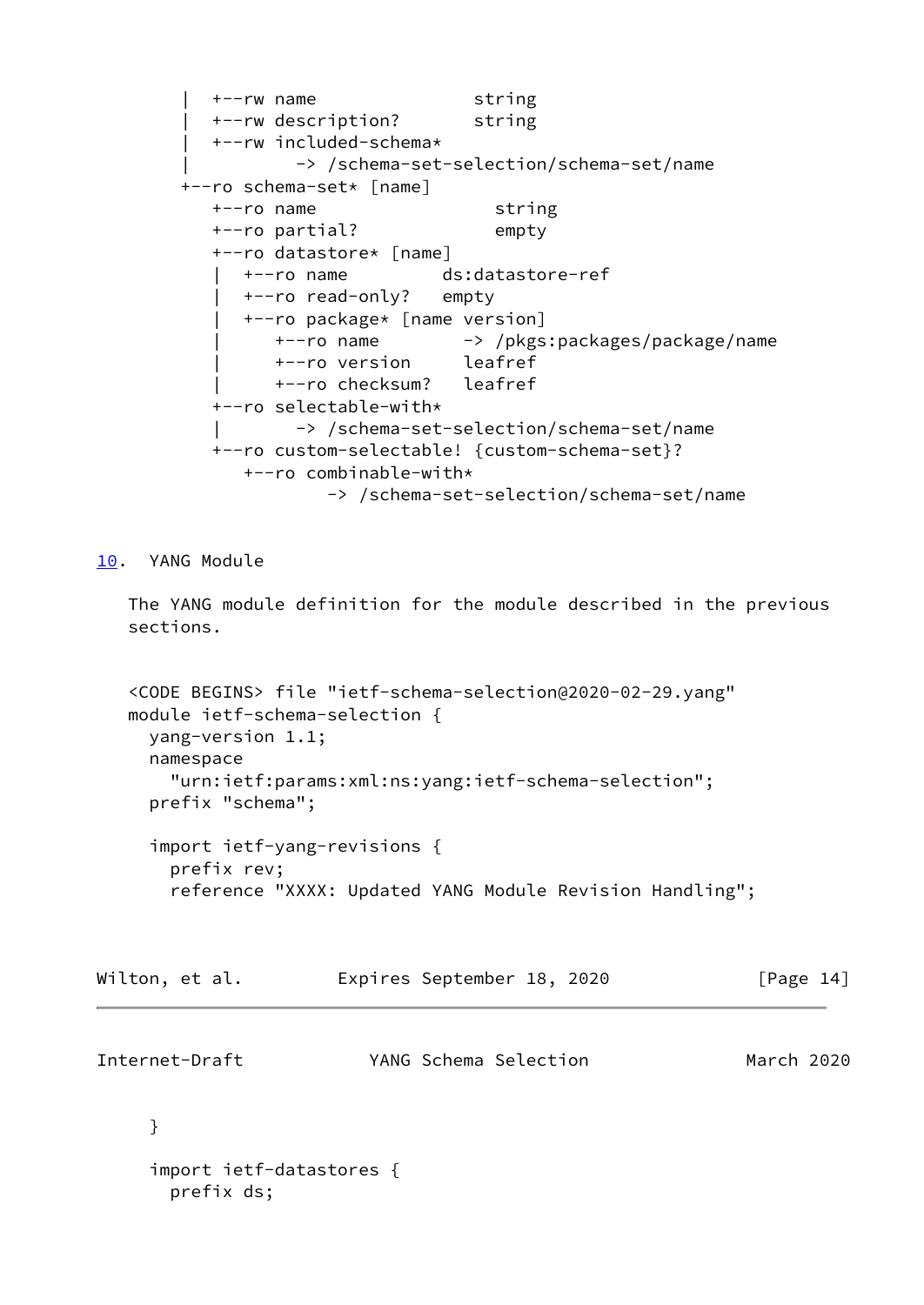```
 rev:revision-or-derived 2018-02-14;
        reference
          "RFC 8342: Network Management Datastore Architecture (NMDA)";
      }
      import ietf-yang-packages {
        prefix pkgs;
        rev:revision-or-derived 0.2.0;
        reference "RFC XXX: YANG Packages.";
      }
      organization
        "IETF NETMOD (Network Modeling) Working Group";
      contact
       <http://tools.ietf.org/wg/netmod/>
       WG List: <mailto:netmod@ietf.org>
         Author: Reshad Rahman
                   <mailto:rrahman@cisco.com>
         Author: Rob Wilton
                   <mailto:rwilton@cisco.com>
         Author: Joe Clarke
                   <mailto:jclarke@cisco.com>
         Author: Jason Sterne
                   <mailto:jason.sterne@nokia.com>
         Author: Bo Wu
                   <mailto:lana.wubo@huawei.com>";
      description
        "This module provide a data model to advertise and allow the
         selection of schema versions by clients.
         Copyright (c) 2019 IETF Trust and the persons identified as
         authors of the code. All rights reserved.
         Redistribution and use in source and binary forms, with or
        without modification, is permitted pursuant to, and subject
         to the license terms contained in, the Simplified BSD License
Wilton, et al. Expires September 18, 2020 [Page 15]
```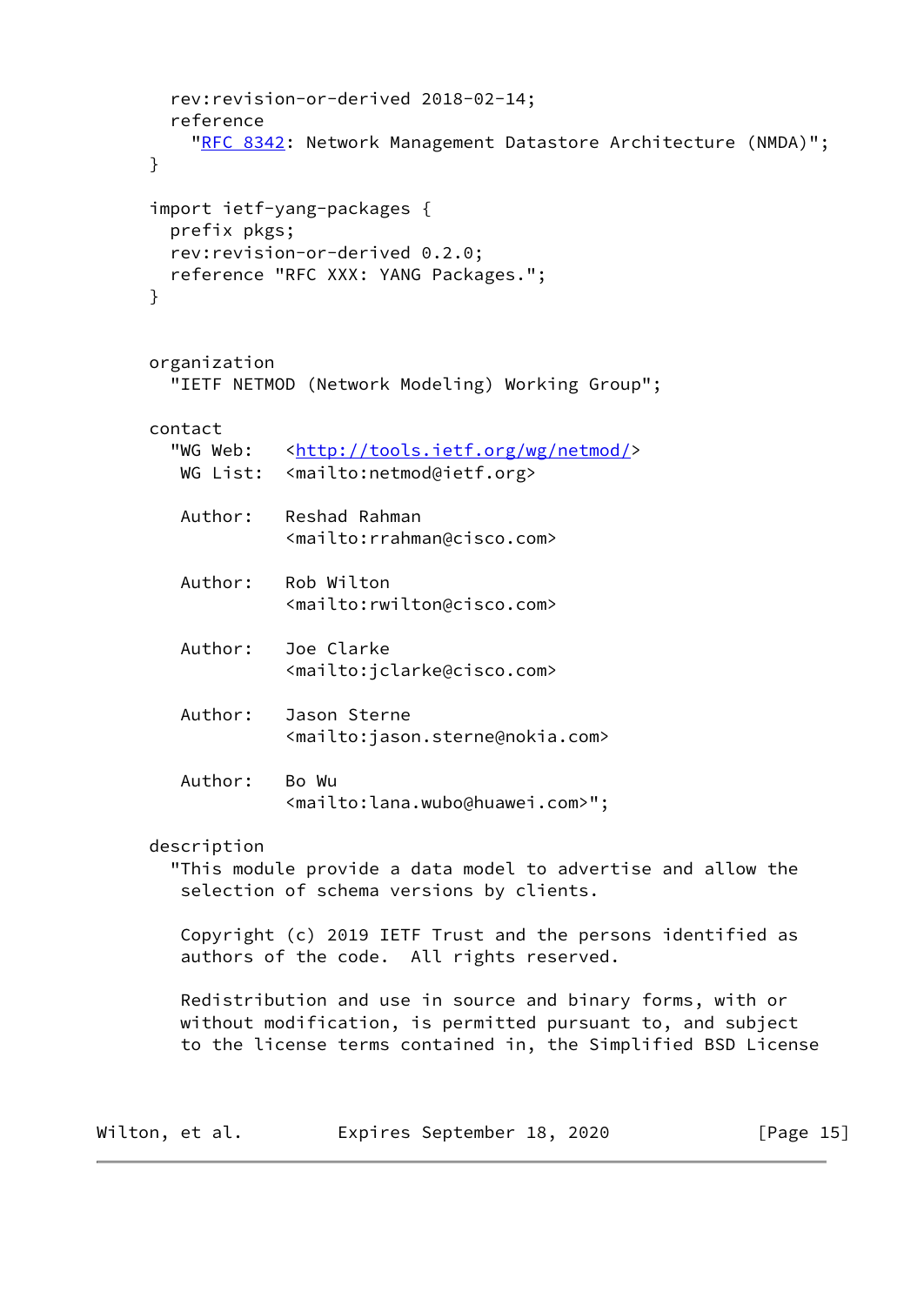set forth in **Section 4.c** of the IETF Trust's Legal Provisions Relating to IETF Documents [\(http://trustee.ietf.org/license-info](http://trustee.ietf.org/license-info)).

 This version of this YANG module is part of RFC XXXX; see the RFC itself for full legal notices.

 The key words 'MUST', 'MUST NOT', 'REQUIRED', 'SHALL', 'SHALL NOT', 'SHOULD', 'SHOULD NOT', 'RECOMMENDED', 'NOT RECOMMENDED', 'MAY', and 'OPTIONAL' in this document are to be interpreted as described in <u>BCP 14</u> [\(RFC 2119](https://datatracker.ietf.org/doc/pdf/rfc2119)) [\(RFC 8174](https://datatracker.ietf.org/doc/pdf/rfc8174)) when, and only when, they appear in all capitals, as shown here.";

```
 // RFC Ed.: update the date below with the date of RFC publication
 // and remove this note.
 // RFC Ed.: replace XXXX with actual RFC number and remove this
 // note.
 revision 2020-02-29 {
   description
     "Initial revision";
   reference
     "RFC XXXX: YANG Schema Selection";
 }
/*
 * Features
\star /
 feature "custom-schema-set" {
   description
     "Feature to choose whether clients may configurable custom
      schema definitions.";
 }
 /*
 * Top level data nodes.
 */
 container schema-set-selection {
   presence "Enable schema selection";
   description
     "YANG schema-set selection.
      Contains configuration and state related to client selectable
      YANG schema-sets.";
```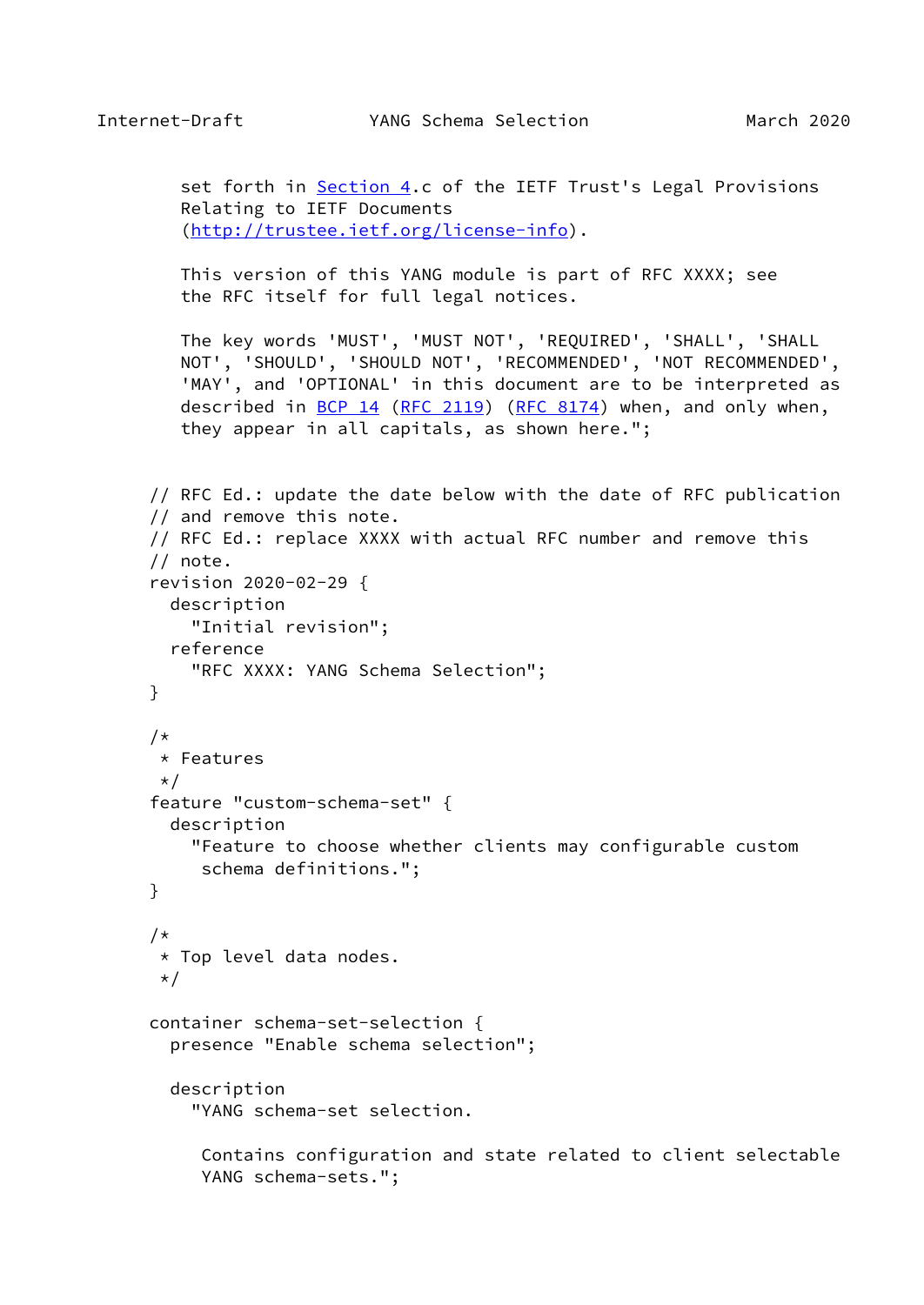| Wilton, et al. |                                                                         | Expires September 18, 2020                                                                                                                                                              | [Page 16]  |
|----------------|-------------------------------------------------------------------------|-----------------------------------------------------------------------------------------------------------------------------------------------------------------------------------------|------------|
| Internet-Draft |                                                                         | YANG Schema Selection                                                                                                                                                                   | March 2020 |
|                | type leafref $\{$<br>}<br>$min$ -elements 1;                            | path "/schema-set-selection/schema-set/name";<br>require-instance false;                                                                                                                |            |
|                | description<br>$\mathcal{F}$                                            | "Specifies the selectable schema used by this server, that<br>can be selected by clients (either through NETCONF<br>capability negotiation or RESTCONF schema specific path).";         |            |
|                | leaf default {<br>type leafref $\{$<br>$\mathcal{F}$<br>mandatory true; | path "/schema-set-selection/selectable";                                                                                                                                                |            |
|                | description                                                             | "Defines the default schema-set used by this server.                                                                                                                                    |            |
|                | }                                                                       | This is the schema-set that is chosen if a NETCONF client<br>doesn't select a schema during capability negotiation, or if<br>the standard RESTCONF (or NMDA datastore URLs) are used."; |            |
|                | list custom {<br>key "name";                                            | if-feature "custom-schema-set";                                                                                                                                                         |            |
|                | description                                                             | "Defines a custom selectable schema constructed from<br>compatible schema";                                                                                                             |            |
|                | leaf name $\{$<br>type "string";<br>description                         | "Name of custom schema.                                                                                                                                                                 |            |
|                |                                                                         | Format can either be the form of a YANG identifer, or<br>' <name>@<rev-label>'.</rev-label></name>                                                                                      |            |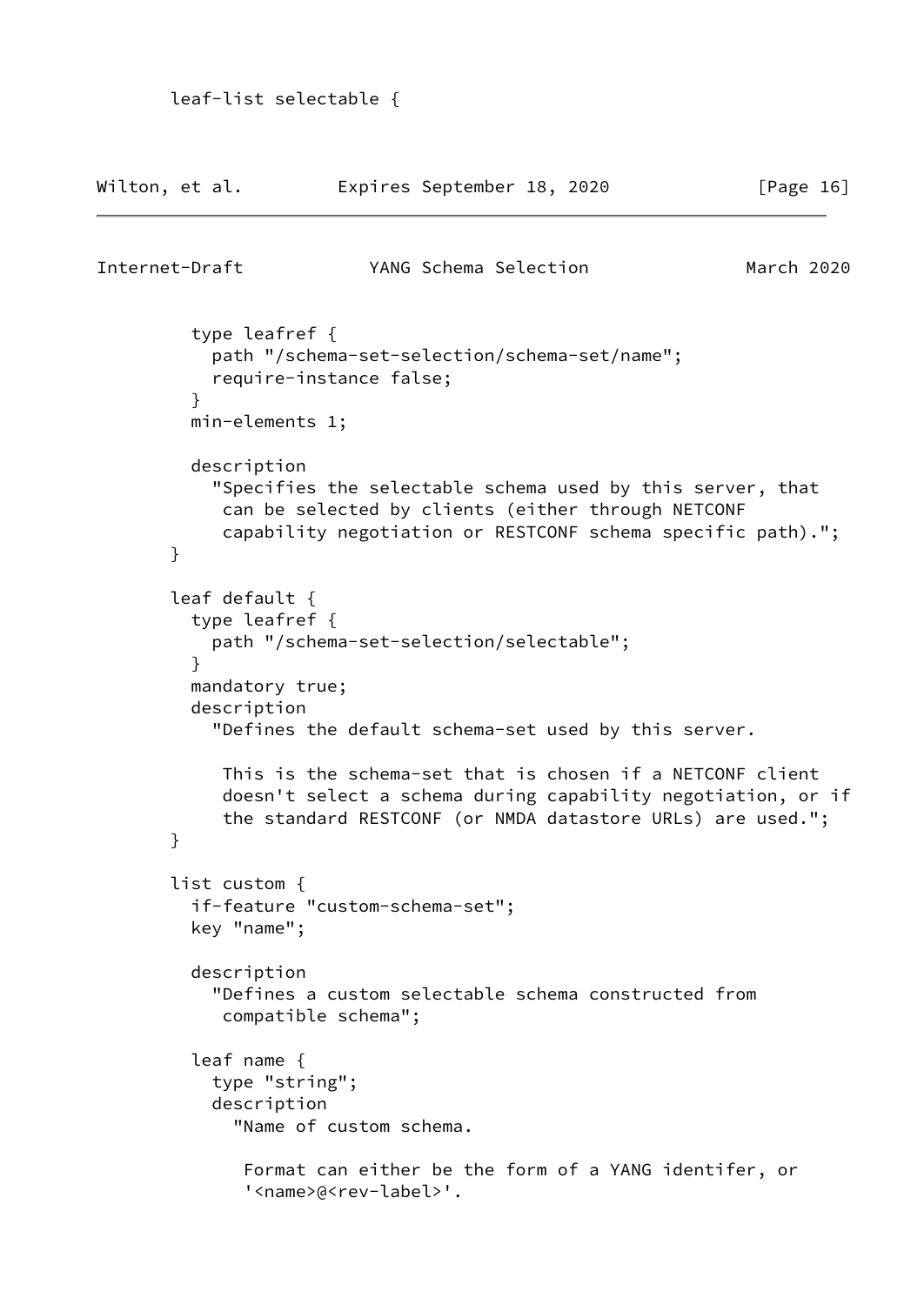```
 The selectable-schema name is used in NETCONF capabilties
               negotiation and also the RESTCONF path (XXX, is encoding
               required, e.g. for '@'?)";
         }
          leaf description {
           type string;
Wilton, et al. Expires September 18, 2020 [Page 17]
Internet-Draft YANG Schema Selection March 2020
           description
              "The description associated with this custom package.";
         }
          leaf-list included-schema {
           type leafref {
             path "/schema-set-selection/schema-set/name";
              require-instance false;
 }
           description
              "Lists the schema that are combined together into a single
              selectable schema (i.e. via a union operation on each
              datastore schema package).";
          }
       }
       list schema-set {
         key "name";
         config false;
         description
            "Lists all available schema-set's that can be used in schema
            selection.";
          leaf name {
           type string;
           description
              "Name of the schema.
               Do we restrict what is allowed, specifically, do we allow
               '@'";
         }
```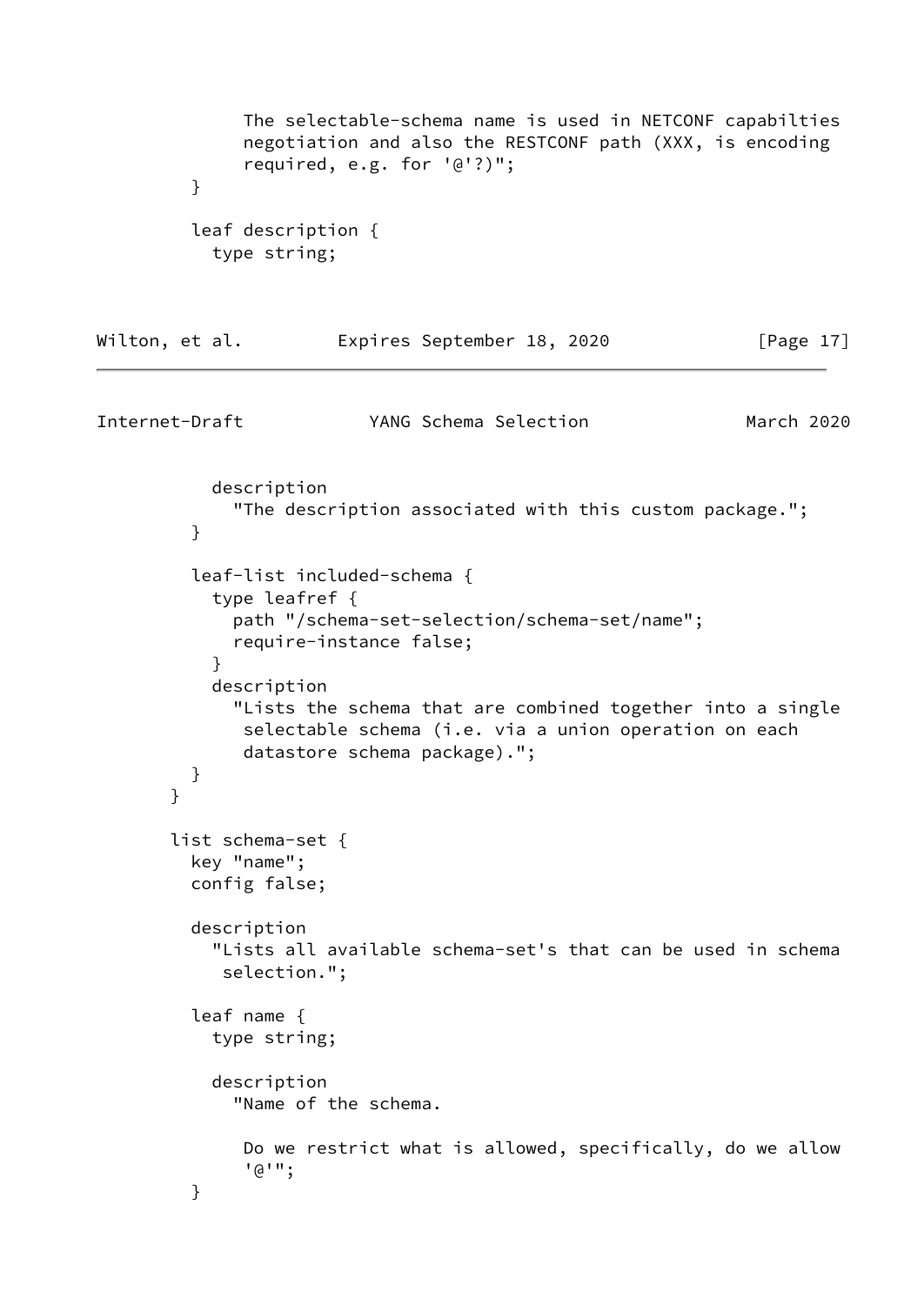```
 leaf partial {
            type empty;
           description
              "Indicates that this schema-set only represents a subset of
               the full configurable schema of the device.";
          }
          list datastore {
            key "name";
            description
              "The list of datastores supported for this pan-datastore
               selectable-package, along with the package schema
Wilton, et al.         Expires September 18, 2020           [Page 18]
Internet-Draft YANG Schema Selection March 2020
               associated with that datastore.";
            leaf name {
              type ds:datastore-ref;
              description
                "The datastore that this datastore schema is associated
                with.";
              reference
               "RFC 8342: Network Management Datastore Architecture
                 (NMDA)";
 }
            leaf read-only {
              type empty;
              description
                "For datastores that are normally writable, the read-only
                 flag indicates that the datastore cannot be written
                using this schema-set. E.g., if <running> was a
                 supported datastore then it could be read, but not
                written.
                This flag is not required for datastores, like
                 operational, that are defined as being read-only.";
 }
            uses pkgs:yang-ds-pkg-ref;
```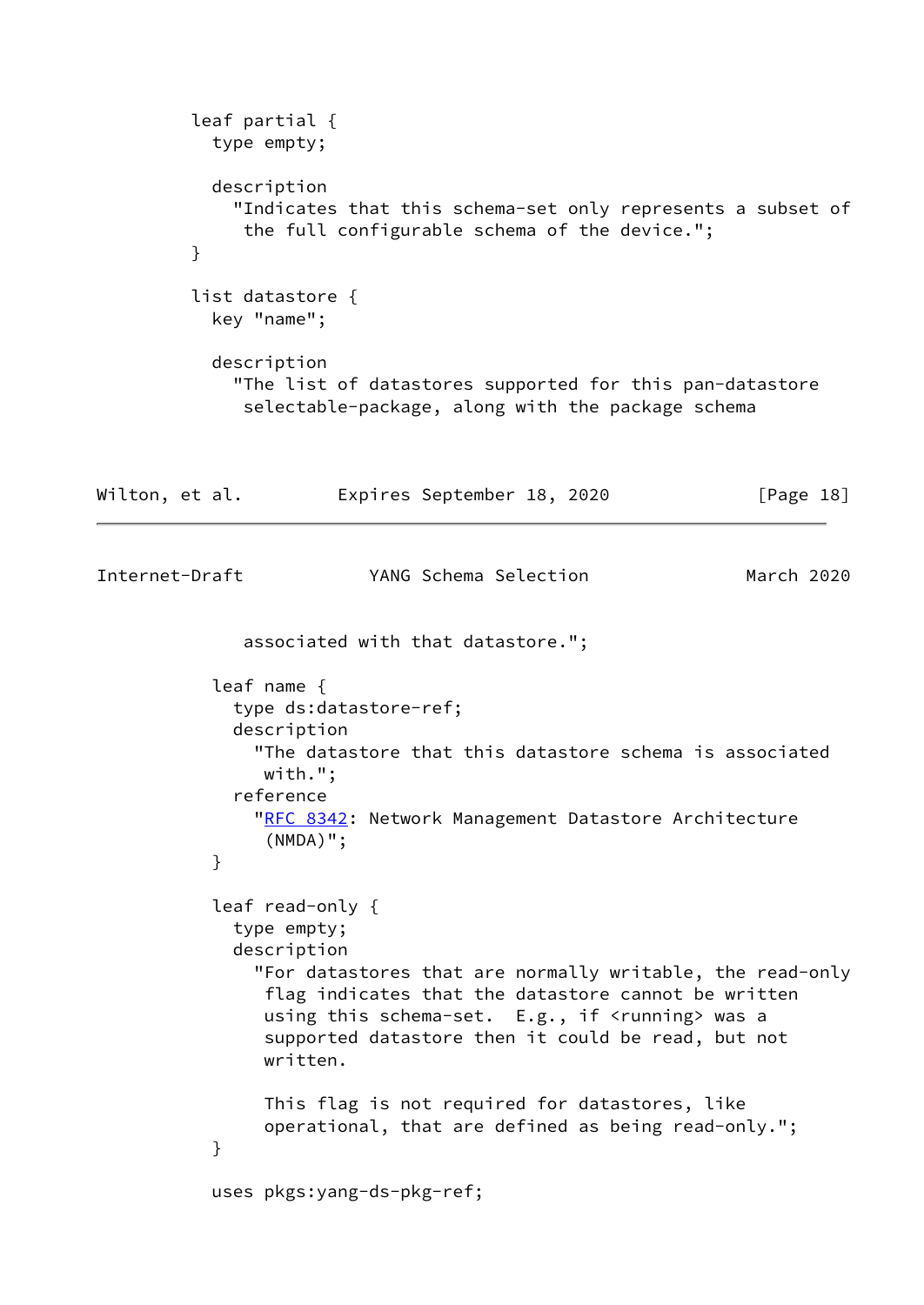```
 }
         leaf-list selectable-with {
           type leafref {
             path "/schema-set-selection/schema-set/name";
 }
           description
             "Lists other schema-sets that MAY be selected at the same
              time as this schema.";
         }
         container custom-selectable {
           if-feature "custom-schema-set";
           presence
             "This schema MAY be selected as part of a custom
              schema-set.";
           description
             "Indicates that this schema-set is selectable as part of a
              custom schema-set and also lists other schema-sets that
              may be combined together into a custom schema-set.";
           leaf-list combinable-with {
Wilton, et al. Expires September 18, 2020 [Page 19]
Internet-Draft YANG Schema Selection March 2020
             type leafref {
               path "/schema-set-selection/schema-set/name";
 }
             description
               "Lists the schema-sets that MAY be combined with this
                schema into a single custom schema-set'.";
 }
         }
       }
     }
    }
    <CODE ENDS>
11. Security Considerations
```
<span id="page-21-1"></span><span id="page-21-0"></span>To be defined.

<span id="page-21-2"></span>[12.](#page-21-2) IANA Considerations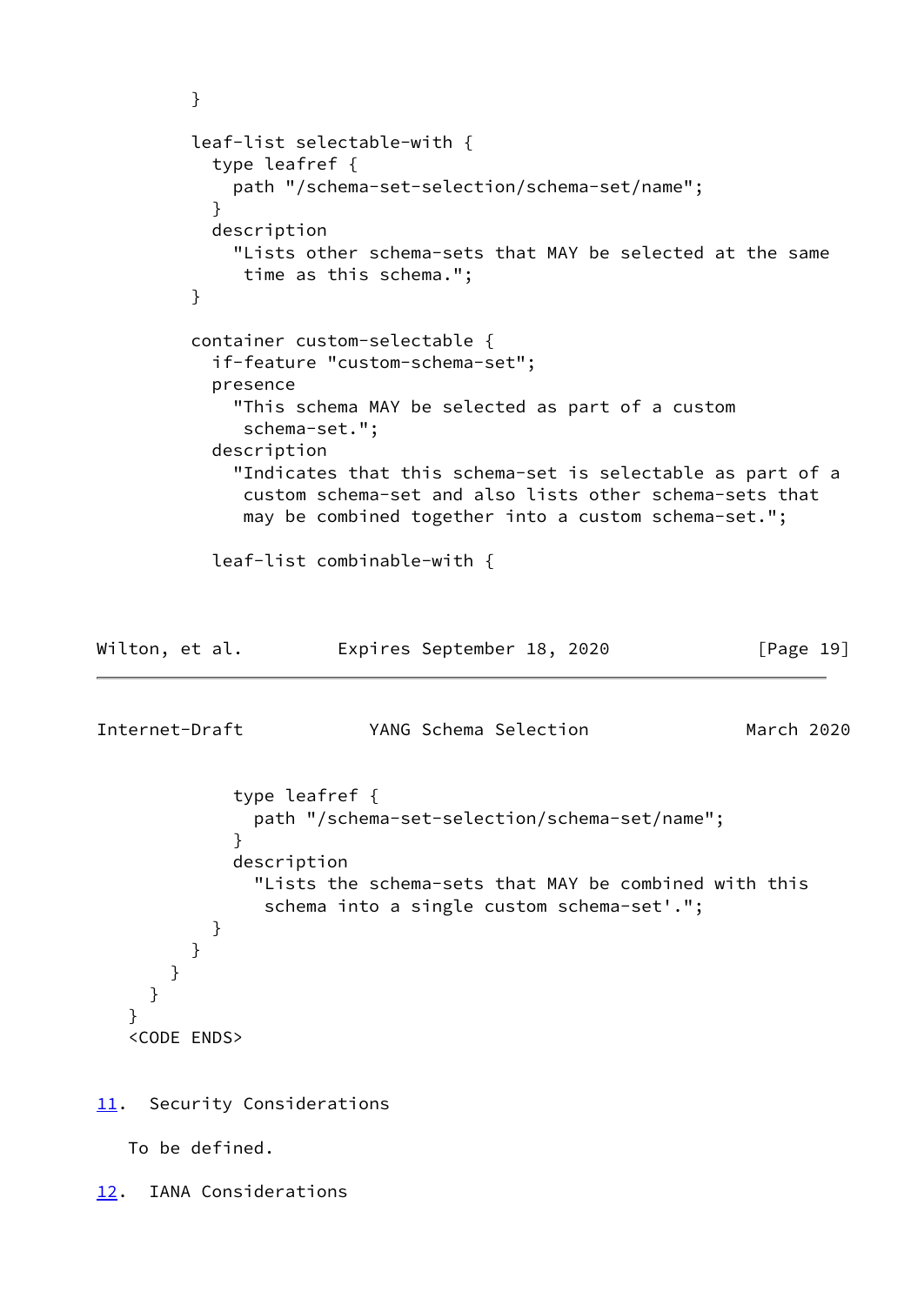This document requests IANA to registers a URI in the "IETF XML Registry" [[RFC3688](https://datatracker.ietf.org/doc/pdf/rfc3688)]. Following the format in [RFC 3688](https://datatracker.ietf.org/doc/pdf/rfc3688), the following registrations are requested.

 URI: urn:ietf:params:xml:ns:yang:ietf-schema-selection Registrant Contact: The IESG. XML: N/A, the requested URI is an XML namespace.

 This document requests that the following YANG modules are added in the "YANG Module Names" registry [\[RFC6020](https://datatracker.ietf.org/doc/pdf/rfc6020)]:

 Name: ietf-schema-selection.yang Namespace: urn:ietf:params:xml:ns:yang:ietf-schema-selection Prefix: schema Reference: RFC XXXX

This document registers a URI.

<span id="page-22-0"></span>[12.1](#page-22-0). NETCONF Capability URNs

This document registers a URI in the IETF XML registry [\[RFC3688](https://datatracker.ietf.org/doc/pdf/rfc3688)]. The IANA registry "Network Configuration Protocol (NETCONF) Capability URNs" needs to be updated to include the following capability.

| Wilton, et al. | Expires September 18, 2020 |  | [Page 20] |  |
|----------------|----------------------------|--|-----------|--|
|                |                            |  |           |  |

<span id="page-22-2"></span>Internet-Draft YANG Schema Selection March 2020

Index

 Capability Identifier ------------------------- :schema-sets urn:ietf:params:netconf:capability:schema-sets:1.0

<span id="page-22-1"></span>[13.](#page-22-1) Open Questions/Issues

 All issues, along with the draft text, are currently being tracked at: [https://github.com/netmod-wg/yang-ver-dt/labels/version](https://github.com/netmod-wg/yang-ver-dt/labels/version-selection-solution) [selection-solution](https://github.com/netmod-wg/yang-ver-dt/labels/version-selection-solution)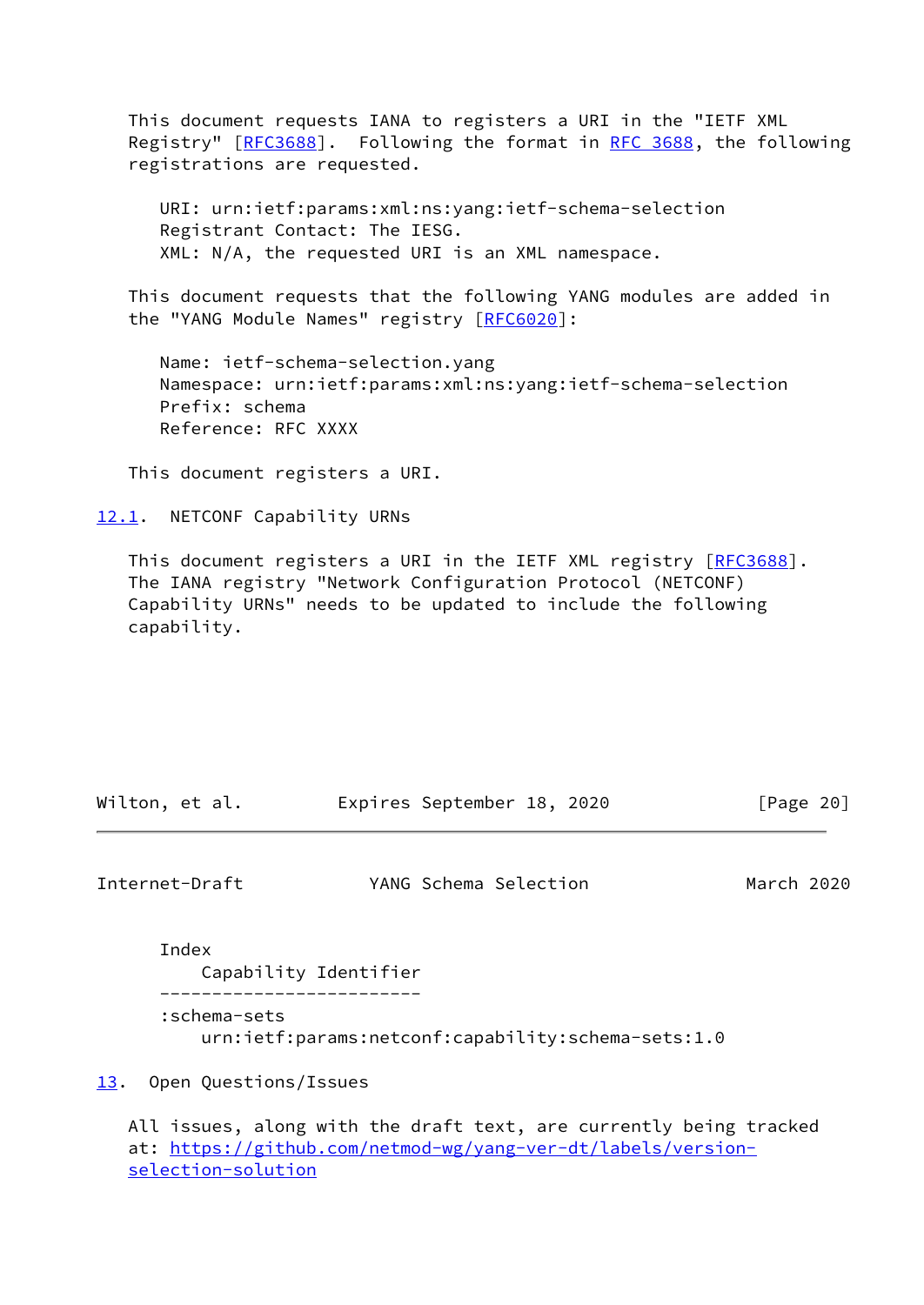## <span id="page-23-0"></span>[14.](#page-23-0) Acknowledgements

 The ideas that formed this draft are based on discussions with the YANG versioning design team, and other members of the NETMOD WG.

## <span id="page-23-1"></span>[15.](#page-23-1) References

<span id="page-23-2"></span>[15.1](#page-23-2). Normative References

 [I-D.ietf-netmod-yang-instance-file-format] Lengyel, B. and B. Claise, "YANG Instance Data File Format", [draft-ietf-netmod-yang-instance-file-format-08](https://datatracker.ietf.org/doc/pdf/draft-ietf-netmod-yang-instance-file-format-08) (work in progress), March 2020.

<span id="page-23-4"></span> [I-D.rwilton-netmod-yang-packages] Wilton, R., Rahman, R., Clarke, J., Sterne, J., and W. Bo, "YANG Packages", [draft-rwilton-netmod-yang-packages-03](https://datatracker.ietf.org/doc/pdf/draft-rwilton-netmod-yang-packages-03) (work in progress), February 2020.

<span id="page-23-3"></span>[I-D.verdt-netmod-yang-module-versioning]

 Claise, B., Clarke, J., Rahman, R., Wilton, R., Lengyel, B., Sterne, J., and K. D'Souza, "Updated YANG Module Revision Handling", [draft-verdt-netmod-yang-module](https://datatracker.ietf.org/doc/pdf/draft-verdt-netmod-yang-module-versioning-01) [versioning-01](https://datatracker.ietf.org/doc/pdf/draft-verdt-netmod-yang-module-versioning-01) (work in progress), October 2019.

<span id="page-23-5"></span>[I-D.verdt-netmod-yang-semver]

 Claise, B., Clarke, J., Rahman, R., Wilton, R., Lengyel, B., Sterne, J., and K. D'Souza, "YANG Semantic Versioning", [draft-verdt-netmod-yang-semver-01](https://datatracker.ietf.org/doc/pdf/draft-verdt-netmod-yang-semver-01) (work in progress), October 2019.

 [I-D.verdt-netmod-yang-versioning-reqs] Clarke, J., "YANG Module Versioning Requirements", [draft](https://datatracker.ietf.org/doc/pdf/draft-verdt-netmod-yang-versioning-reqs-02) [verdt-netmod-yang-versioning-reqs-02](https://datatracker.ietf.org/doc/pdf/draft-verdt-netmod-yang-versioning-reqs-02) (work in progress), November 2018.

| Wilton, et al. |  | Expires September 18, 2020 |  |  | [Page 21] |  |
|----------------|--|----------------------------|--|--|-----------|--|
|----------------|--|----------------------------|--|--|-----------|--|

Internet-Draft YANG Schema Selection March 2020

 [RFC2119] Bradner, S., "Key words for use in RFCs to Indicate Requirement Levels", [BCP 14](https://datatracker.ietf.org/doc/pdf/bcp14), [RFC 2119](https://datatracker.ietf.org/doc/pdf/rfc2119), DOI 10.17487/RFC2119, March 1997, <[https://www.rfc-editor.org/info/rfc2119>](https://www.rfc-editor.org/info/rfc2119).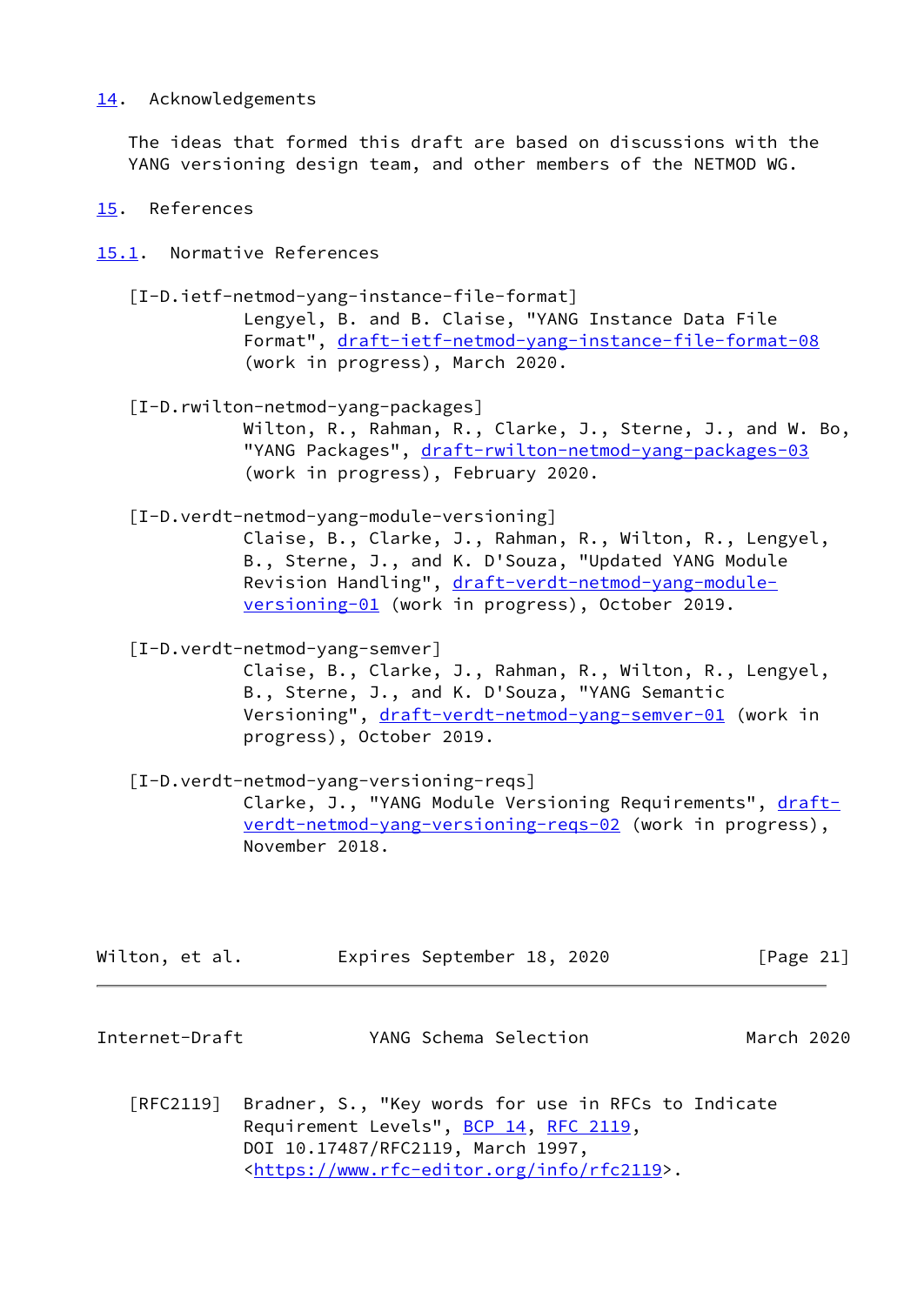- [RFC3688] Mealling, M., "The IETF XML Registry", [BCP 81](https://datatracker.ietf.org/doc/pdf/bcp81), [RFC 3688](https://datatracker.ietf.org/doc/pdf/rfc3688), DOI 10.17487/RFC3688, January 2004, <[https://www.rfc-editor.org/info/rfc3688>](https://www.rfc-editor.org/info/rfc3688).
- [RFC6020] Bjorklund, M., Ed., "YANG A Data Modeling Language for the Network Configuration Protocol (NETCONF)", [RFC 6020](https://datatracker.ietf.org/doc/pdf/rfc6020), DOI 10.17487/RFC6020, October 2010, <[https://www.rfc-editor.org/info/rfc6020>](https://www.rfc-editor.org/info/rfc6020).
- [RFC6241] Enns, R., Ed., Bjorklund, M., Ed., Schoenwaelder, J., Ed., and A. Bierman, Ed., "Network Configuration Protocol (NETCONF)", [RFC 6241,](https://datatracker.ietf.org/doc/pdf/rfc6241) DOI 10.17487/RFC6241, June 2011, <[https://www.rfc-editor.org/info/rfc6241>](https://www.rfc-editor.org/info/rfc6241).
- [RFC6536] Bierman, A. and M. Bjorklund, "Network Configuration Protocol (NETCONF) Access Control Model", [RFC 6536](https://datatracker.ietf.org/doc/pdf/rfc6536), DOI 10.17487/RFC6536, March 2012, <[https://www.rfc-editor.org/info/rfc6536>](https://www.rfc-editor.org/info/rfc6536).
- [RFC7950] Bjorklund, M., Ed., "The YANG 1.1 Data Modeling Language", [RFC 7950,](https://datatracker.ietf.org/doc/pdf/rfc7950) DOI 10.17487/RFC7950, August 2016, <[https://www.rfc-editor.org/info/rfc7950>](https://www.rfc-editor.org/info/rfc7950).
- [RFC8040] Bierman, A., Bjorklund, M., and K. Watsen, "RESTCONF Protocol", [RFC 8040](https://datatracker.ietf.org/doc/pdf/rfc8040), DOI 10.17487/RFC8040, January 2017, <[https://www.rfc-editor.org/info/rfc8040>](https://www.rfc-editor.org/info/rfc8040).
- [RFC8174] Leiba, B., "Ambiguity of Uppercase vs Lowercase in [RFC](https://datatracker.ietf.org/doc/pdf/rfc2119) [2119](https://datatracker.ietf.org/doc/pdf/rfc2119) Key Words", [BCP 14](https://datatracker.ietf.org/doc/pdf/bcp14), [RFC 8174,](https://datatracker.ietf.org/doc/pdf/rfc8174) DOI 10.17487/RFC8174, May 2017, [<https://www.rfc-editor.org/info/rfc8174](https://www.rfc-editor.org/info/rfc8174)>.
- [RFC8342] Bjorklund, M., Schoenwaelder, J., Shafer, P., Watsen, K., and R. Wilton, "Network Management Datastore Architecture (NMDA)", [RFC 8342,](https://datatracker.ietf.org/doc/pdf/rfc8342) DOI 10.17487/RFC8342, March 2018, <[https://www.rfc-editor.org/info/rfc8342>](https://www.rfc-editor.org/info/rfc8342).
- [RFC8525] Bierman, A., Bjorklund, M., Schoenwaelder, J., Watsen, K., and R. Wilton, "YANG Library", [RFC 8525](https://datatracker.ietf.org/doc/pdf/rfc8525), DOI 10.17487/RFC8525, March 2019, <[https://www.rfc-editor.org/info/rfc8525>](https://www.rfc-editor.org/info/rfc8525).

Wilton, et al. Expires September 18, 2020 [Page 22]

<span id="page-24-0"></span>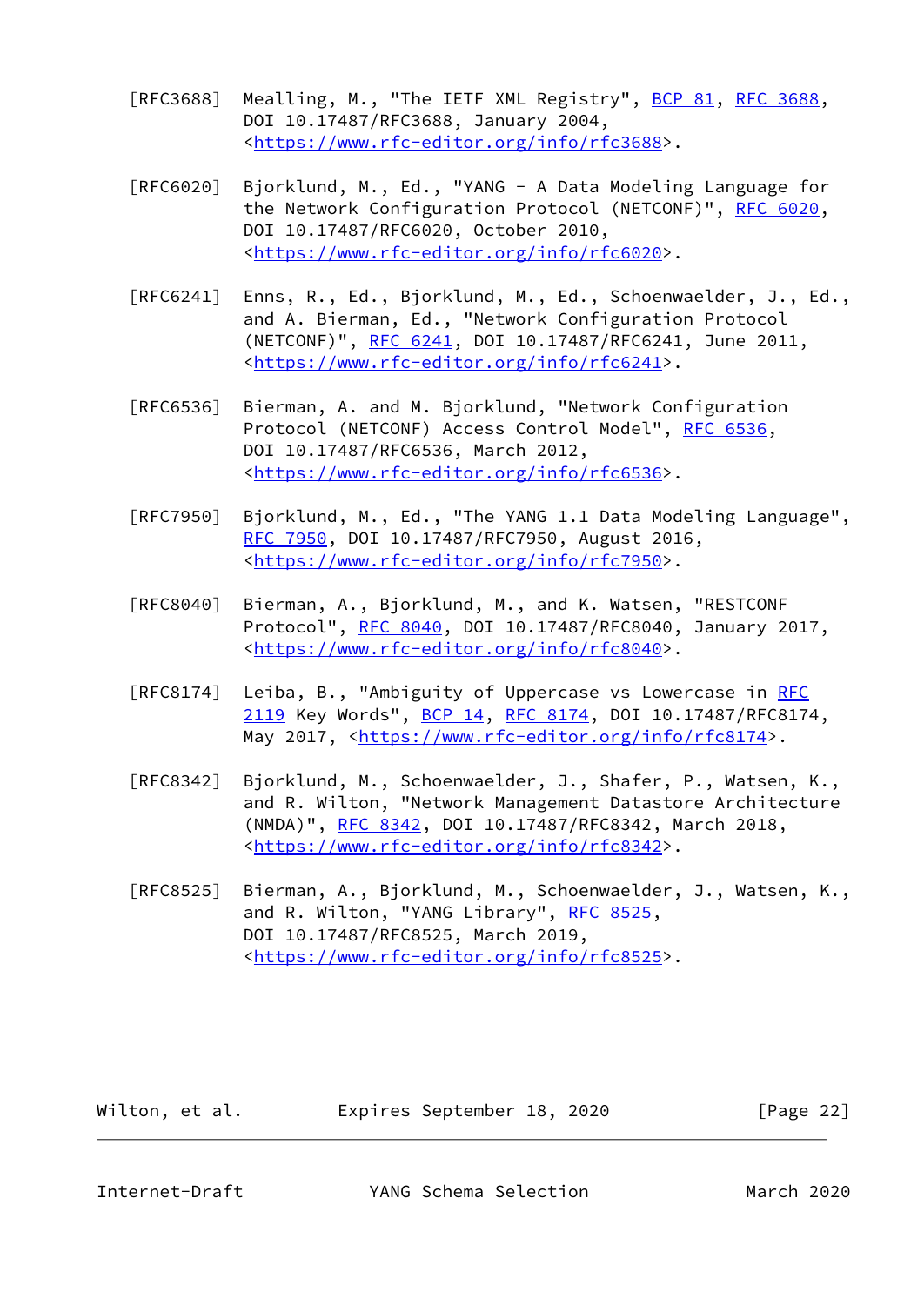- [RFC8527] Bjorklund, M., Schoenwaelder, J., Shafer, P., Watsen, K., and R. Wilton, "RESTCONF Extensions to Support the Network Management Datastore Architecture", [RFC 8527,](https://datatracker.ietf.org/doc/pdf/rfc8527) DOI 10.17487/RFC8527, March 2019, <[https://www.rfc-editor.org/info/rfc8527>](https://www.rfc-editor.org/info/rfc8527).
- <span id="page-25-0"></span>[15.2](#page-25-0). Informative References

 [I-D.ietf-netmod-artwork-folding] Watsen, K., Auerswald, E., Farrel, A., and Q. WU, "Handling Long Lines in Inclusions in Internet-Drafts and RFCs", [draft-ietf-netmod-artwork-folding-12](https://datatracker.ietf.org/doc/pdf/draft-ietf-netmod-artwork-folding-12) (work in progress), January 2020.

 [I-D.verdt-netmod-yang-solutions] Wilton, R., "YANG Versioning Solution Overview", [draft](https://datatracker.ietf.org/doc/pdf/draft-verdt-netmod-yang-solutions-03) [verdt-netmod-yang-solutions-03](https://datatracker.ietf.org/doc/pdf/draft-verdt-netmod-yang-solutions-03) (work in progress), February 2020.

<span id="page-25-1"></span>[Appendix A.](#page-25-1) Schema selection examples

 Some common simplifications have been made to examples in this section:

 Simplified package definitions have been defined, e.g., the packages do not include other packages, and the module lists have been elided.

 Package and module checksums have been omitted to minimize line wrapping.

<span id="page-25-2"></span>[A.1](#page-25-2). Supporting older versions of a schema

 To facilitate an easier migration path for clients, a server may choose to support older versions of a schema, for example this might be done to minimize impact on clients if non-backwards-compatible changes have been made between schema versions.

 It is expected that the server can dynamically translate from the older schema version to the latest, but this is not possible in all cases (e.g., if support for some functionality has been removed from the server), when deviations against the old schema version may be required to accurately describe the supported functionality.

 This example illustrates a device that is capable of supporting three different versions of its vendor-schema, reported in '/schema-set selection/schema-set':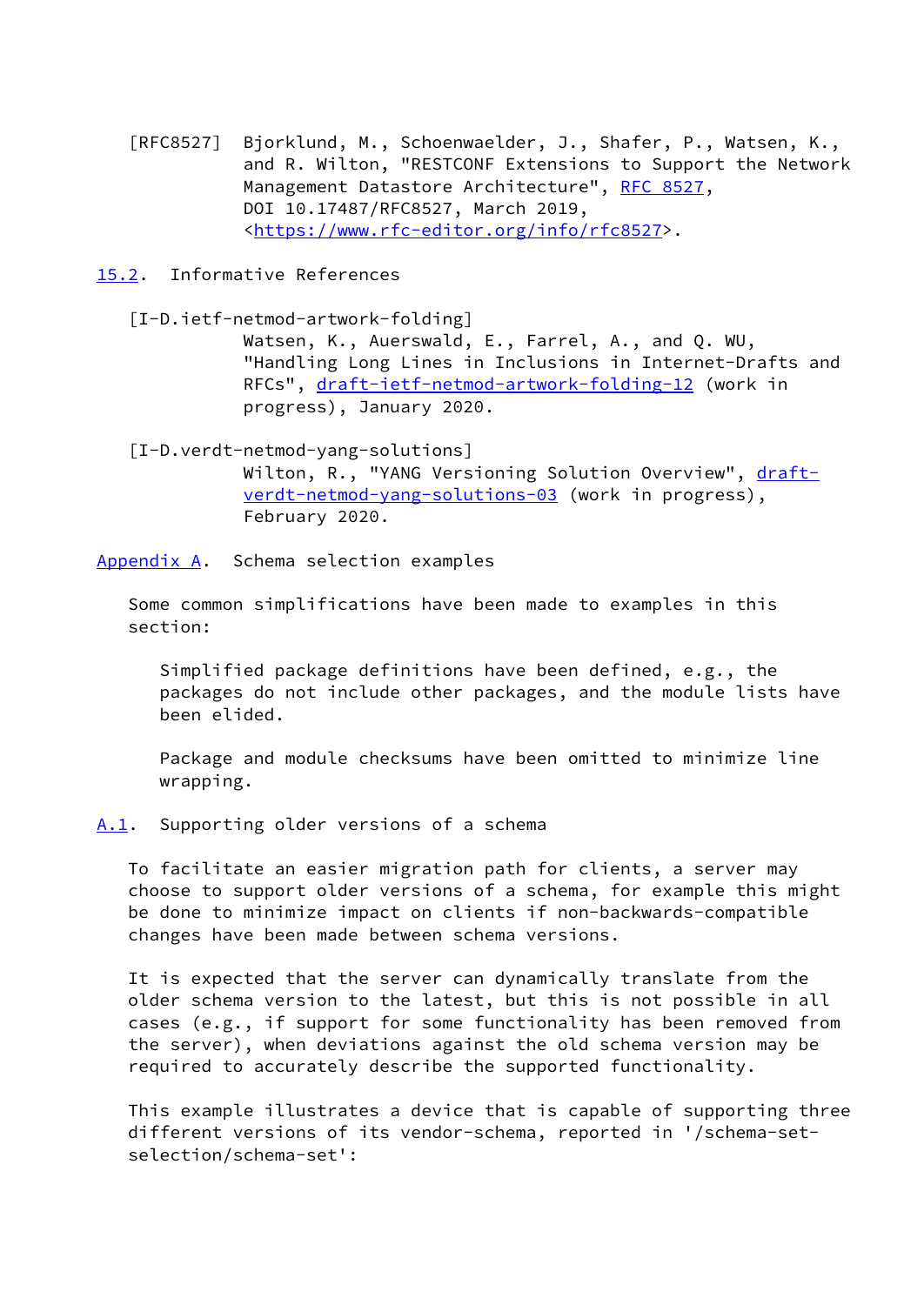```
Internet-Draft YANG Schema Selection March 2020
       vendor-schema@3.0.0, the device defaults to the latest version of
       the schema
       vendor-schema@2.1.0, a preceding NBC software version
       vendor-schema@1.4.5, a preceding NBC software version
    Schema selection data from the operational state datastore:
    <?xml version="1.0" encoding="utf-8"?>
    <rpc-reply
     xmlns="urn:ietf:params:xml:ns:netconf:base:1.0" message-id="101">
      <data>
        <packages>
          <package>
            <name>vendor-schema</name>
            <version>3.0.0</version>
            <!-- package modules elided -->
          </package>
          <package>
            <name>vendor-schema</name>
            <version>2.1.0</version>
            <!-- package modules elided -->
          </package>
          <package>
            <name>vendor-schema</name>
            <version>1.4.5</version>
            <!-- package modules elided -->
          </package>
        </packages>
        <schema-set-selection>
          <schema-set>
            <name>vendor-schema@3.0.0</name>
            <datastore>
              <name>ds:running</name>
              <package>
                <name>vendor-schema</name>
                <version>3.0.0</version>
              </package>
            </datastore>
            <datastore>
```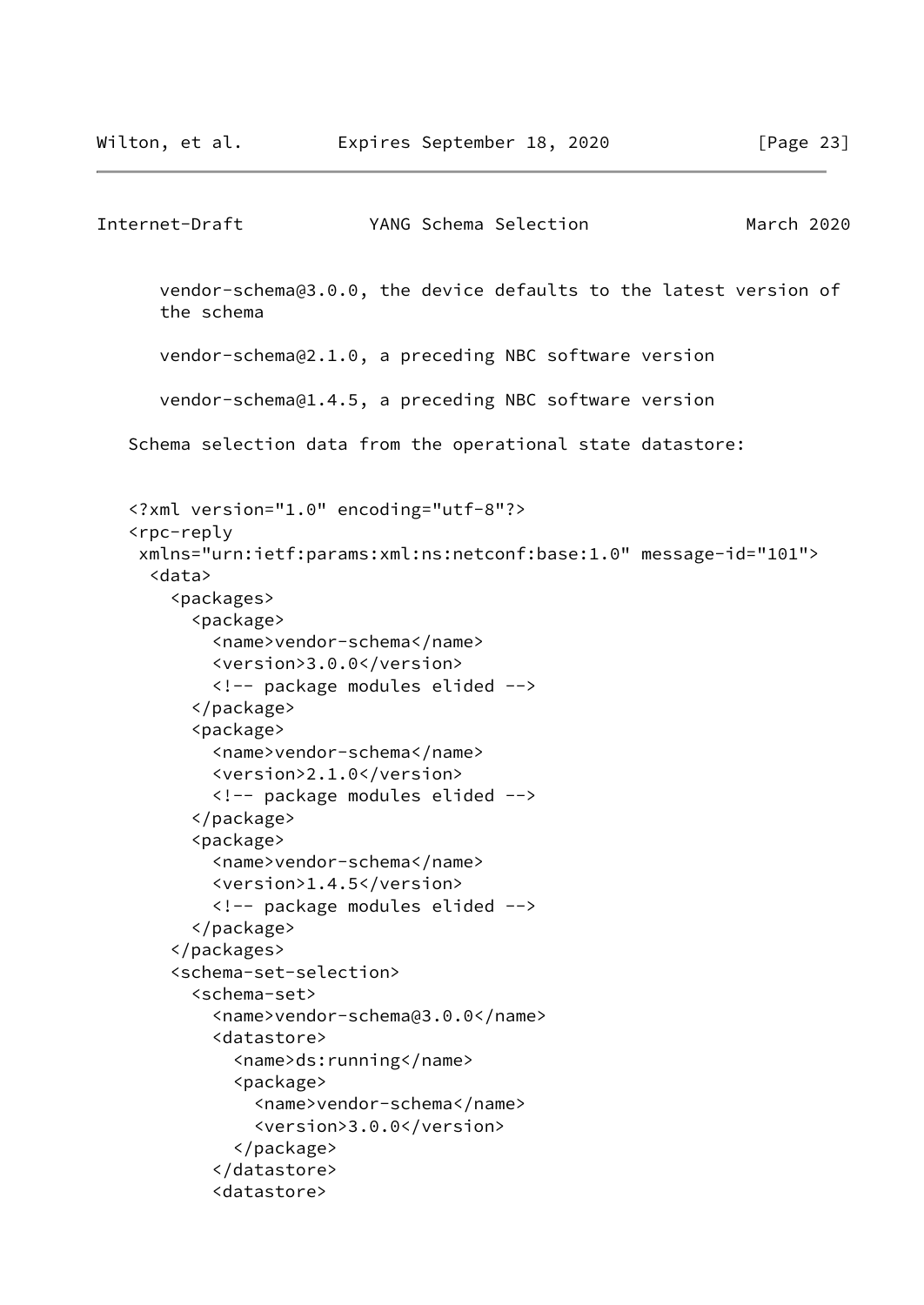```
 <name>ds:operational</name>
   <package>
     <name>vendor-schema</name>
     <version>3.0.0</version>
   </package>
 </datastore>
```

| Wilton, et al.                                                                                                          |                                                                                                                       | Expires September 18, 2020 |                                                                                                                  | [Page $24$ ] |
|-------------------------------------------------------------------------------------------------------------------------|-----------------------------------------------------------------------------------------------------------------------|----------------------------|------------------------------------------------------------------------------------------------------------------|--------------|
| Internet-Draft                                                                                                          |                                                                                                                       | YANG Schema Selection      |                                                                                                                  | March 2020   |
| <br><schema-set><br/><datastore><br/><package><br/></package><br/></datastore><br/><datastore></datastore></schema-set> | <name>vendor-schema@2.1.0</name><br><name>ds:running</name><br><name>vendor-schema</name><br><version>2.1.0</version> |                            | <selectable-with>vendor-schema@1.4.5</selectable-with><br><selectable-with>vendor-schema@2.1.0</selectable-with> |              |
| <package></package>                                                                                                     | <name>ds:operational</name><br><name>vendor-schema</name><br><version>2.1.0</version>                                 |                            |                                                                                                                  |              |
| <br><br>                                                                                                                |                                                                                                                       |                            | <selectable-with>vendor-schema@1.4.5</selectable-with><br><selectable-with>vendor-schema@3.0.0</selectable-with> |              |
| <schema-set><br/><datastore></datastore></schema-set>                                                                   | <name>vendor-schema@1.4.5</name><br><name>ds:running</name>                                                           |                            |                                                                                                                  |              |
| <package><br/></package>                                                                                                | <name>vendor-schema</name><br><version>1.4.5</version>                                                                |                            |                                                                                                                  |              |
| <br><datastore><br/><package></package></datastore>                                                                     | <name>ds:operational</name><br><name>vendor-schema</name>                                                             |                            |                                                                                                                  |              |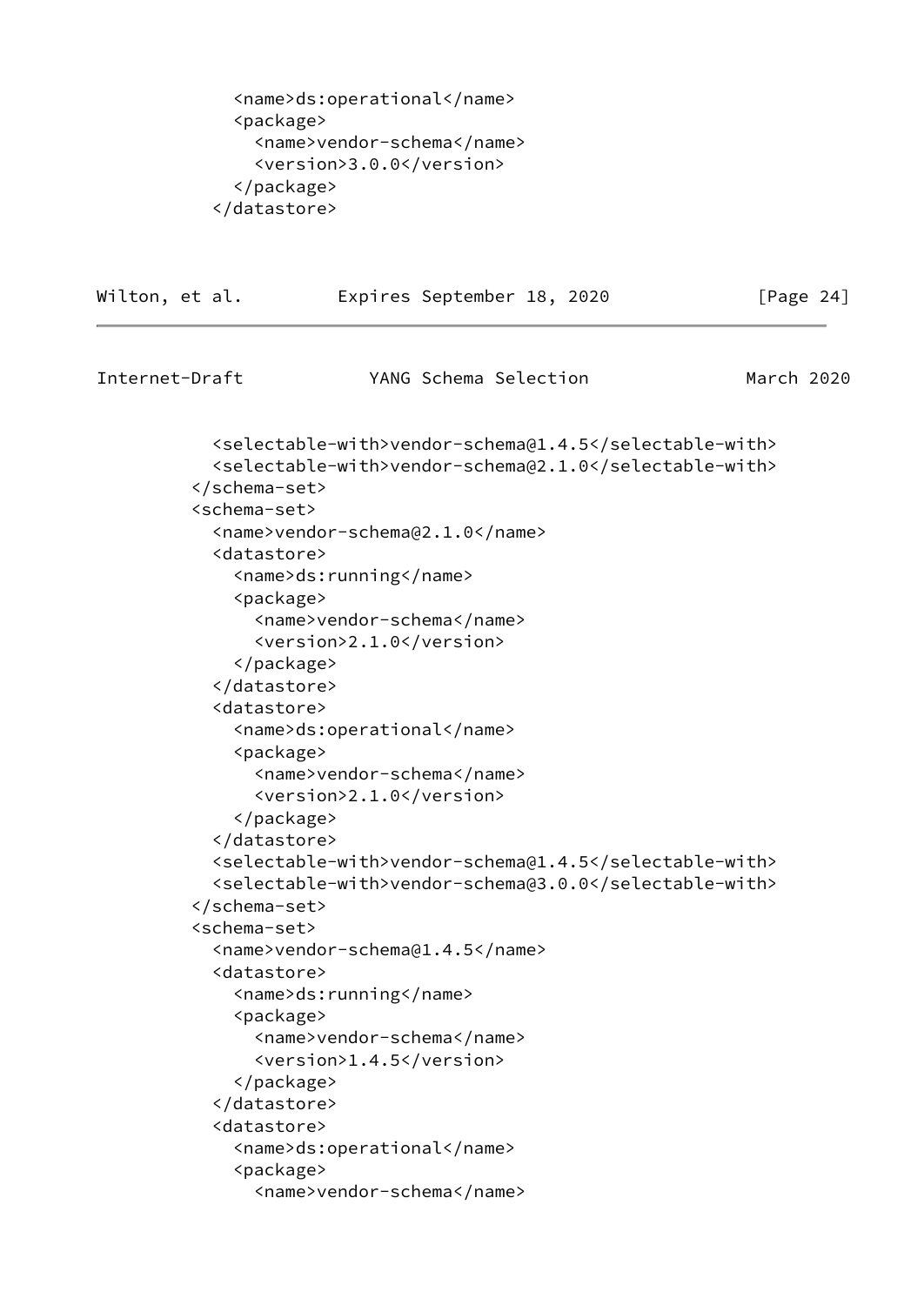```
 <version>1.4.5</version>
           </package>
         </datastore>
         <selectable-with>vendor-schema@2.1.0</selectable-with>
         <selectable-with>vendor-schema@3.0.0</selectable-with>
       </schema-set>
     </schema-set-selection>
   </data>
 </rpc-reply>
```
 The client may configure the device to instead use an earlier version of the schema-set, 'vendor-schema@1.4.5'. By configuring only a

| Wilton, et al. |  | Expires September 18, 2020 |  |  | [Page 25] |  |
|----------------|--|----------------------------|--|--|-----------|--|
|----------------|--|----------------------------|--|--|-----------|--|

<span id="page-28-1"></span>

 single selectable schema-set, and making it the default, means that this can be the only schema-set that clients use to interact to the device using. On committing this configuration change, all existing NETCONF sessions (that were previously interacting using vendor schema@3.0.0) will be closed, and clients need to reconnect, at which point they will interact with schema-set vendor-schema@1.4.5, and also see the contents of YANG library updated to reflect the datastore-schema reported in vendor-schema@1.4.5.

Configuration a new default selectable schema:

```
 <?xml version="1.0" encoding="utf-8"?>
 <config xmlns="urn:ietf:params:xml:ns:netconf:base:1.0">
   <schema-set-selection>
     <selectable>vendor-schema@1.4.5</selectable>
     <default>vendor-schema@1.4.5</default>
   </schema-set-selection>
 </config>
```
#### <span id="page-28-0"></span>[A.1.1](#page-28-0). Variation - Multiple selectable schema-sets

 The client may wish to interact with multiple different versions of the schema at the same time. E.g., this could be achieved with the following configuration:

Configuring multiple selectable schema: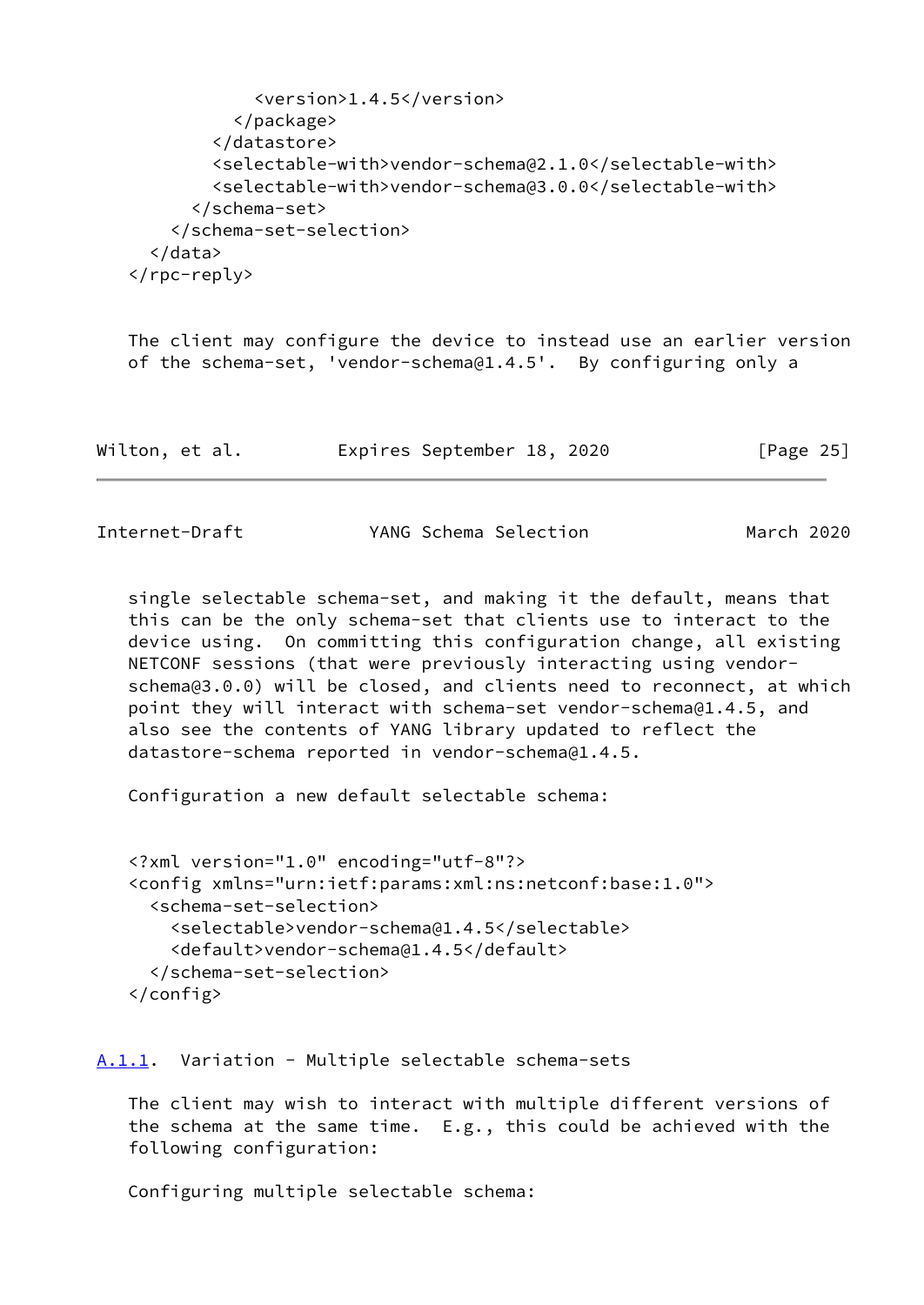```
 <?xml version="1.0" encoding="utf-8"?>
 <config xmlns="urn:ietf:params:xml:ns:netconf:base:1.0">
   <schema-set-selection>
     <selectable>vendor-schema@1.4.5</selectable>
     <selectable>vendor-schema@3.0.0</selectable>
     <default>vendor-schema@1.4.5</default>
   </schema-set-selection>
 </config>
```
 As before, by default clients will use the vendor-schema@1.4.5, but by using NETCONF capabilities exchange, or through use of the RESTCONF path that may select version-schema@3.0.0 instead. Clients could also explicitly select vendor-schema@1.4.5, even though it is also the default schema-set.

Wilton, et al. Expires September 18, 2020 [Page 26]

<span id="page-29-1"></span><span id="page-29-0"></span>

|      | Internet-Draft                                                                                                                                                                                                                                                                                                                                                                               | YANG Schema Selection | March 2020 |  |
|------|----------------------------------------------------------------------------------------------------------------------------------------------------------------------------------------------------------------------------------------------------------------------------------------------------------------------------------------------------------------------------------------------|-----------------------|------------|--|
| A.2. | Supporting different schema families                                                                                                                                                                                                                                                                                                                                                         |                       |            |  |
|      | Some devices may allow clients to configure the device using<br>different YANG schema (e.g. vendor native, vs IETF, vs OpenConfig).                                                                                                                                                                                                                                                          |                       |            |  |
|      | This example illustrates a device is that capable of supporting 3<br>different schema families (native, oc, ietf).                                                                                                                                                                                                                                                                           |                       |            |  |
|      | xml version="1.0" encoding="utf-8"?<br><rpc-reply<br>xmlns="urn:ietf:params:xml:ns:netconf:base:1.0" message-id="101"&gt;<br/><data><br/><packages><br/><package><br/><name>vendor-schema</name><br/><version>1.0.0</version><br/><module><br/><name>vendor-interfaces</name><br/></module><br/><!--Module list of vendor YANG modules elided --></package></packages></data></rpc-reply<br> |                       |            |  |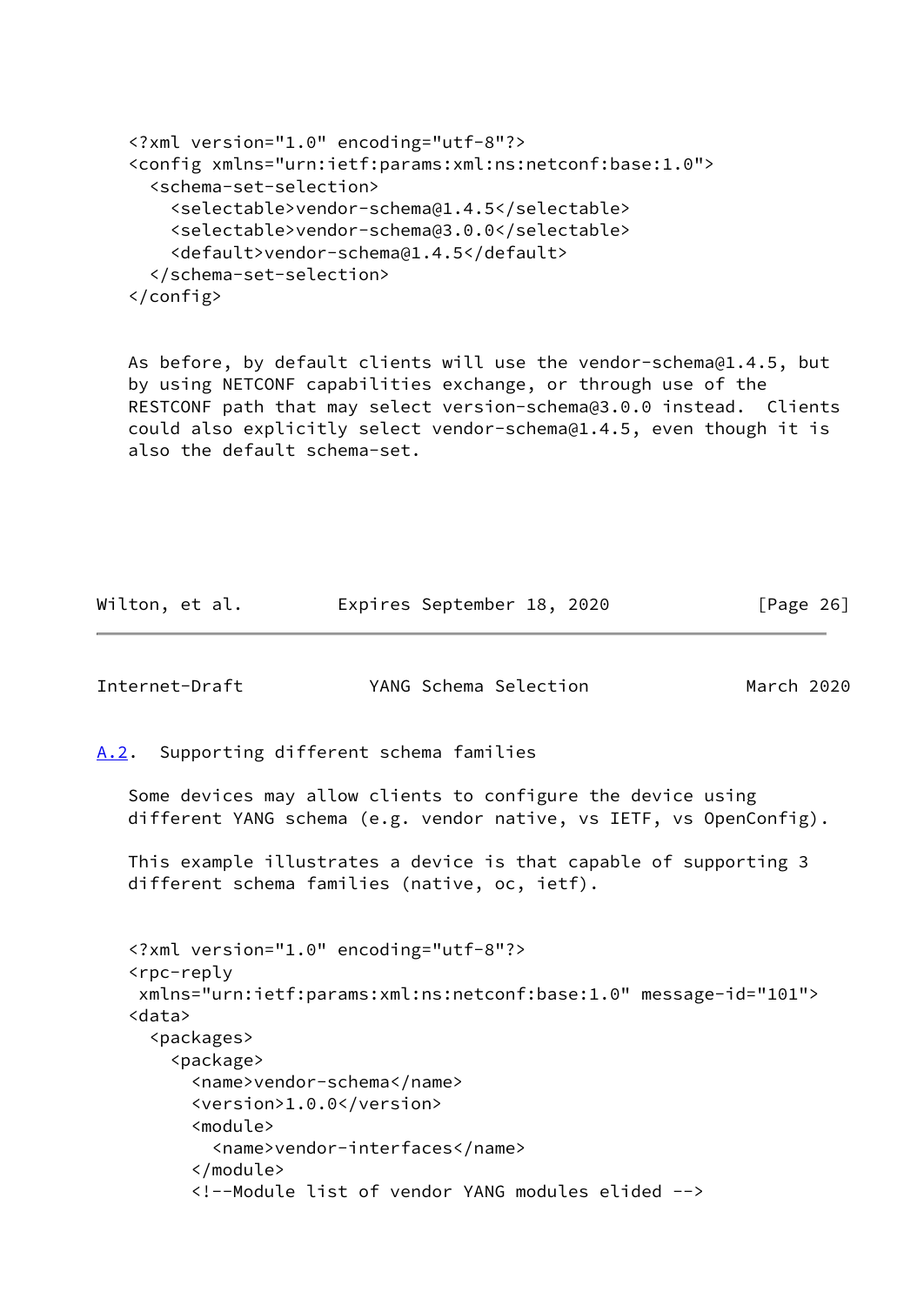```
 </package>
        <package>
          <name>ietf-schema</name>
          <version>1.0.0</version>
          <module>
            <name>ietf-interfaces</name>
          </module>
          <!--Module list of IETF YANG modules elided -->
        </package>
        <package>
         <name>oc-schema</name>
          <version>1.0.0</version>
          <module>
            <name>openconfig-interfaces</name>
          </module>
          <!--Module list of OpenConfig YANG modules elided -->
        </package>
      </packages>
      <schema-set-selection>
        <schema-set>
          <name>combined-schema</name>
            <datastore>
              <name>ds:running</name>
              <package>
               <name>vendor-schema</name>
                <version>1.0.0</version>
              </package>
Wilton, et al. Expires September 18, 2020 [Page 27]
```

```
Internet-Draft YANG Schema Selection March 2020
              <package>
                <name>ietf-schema</name>
                <version>1.0.0</version>
              </package>
              <package>
                <name>oc-schema</name>
                <version>1.0.0</version>
              </package>
            </datastore>
            <datastore>
              <name>ds:operational</name>
              <package>
                <name>vendor-schema</name>
                <version>1.0.0</version>
```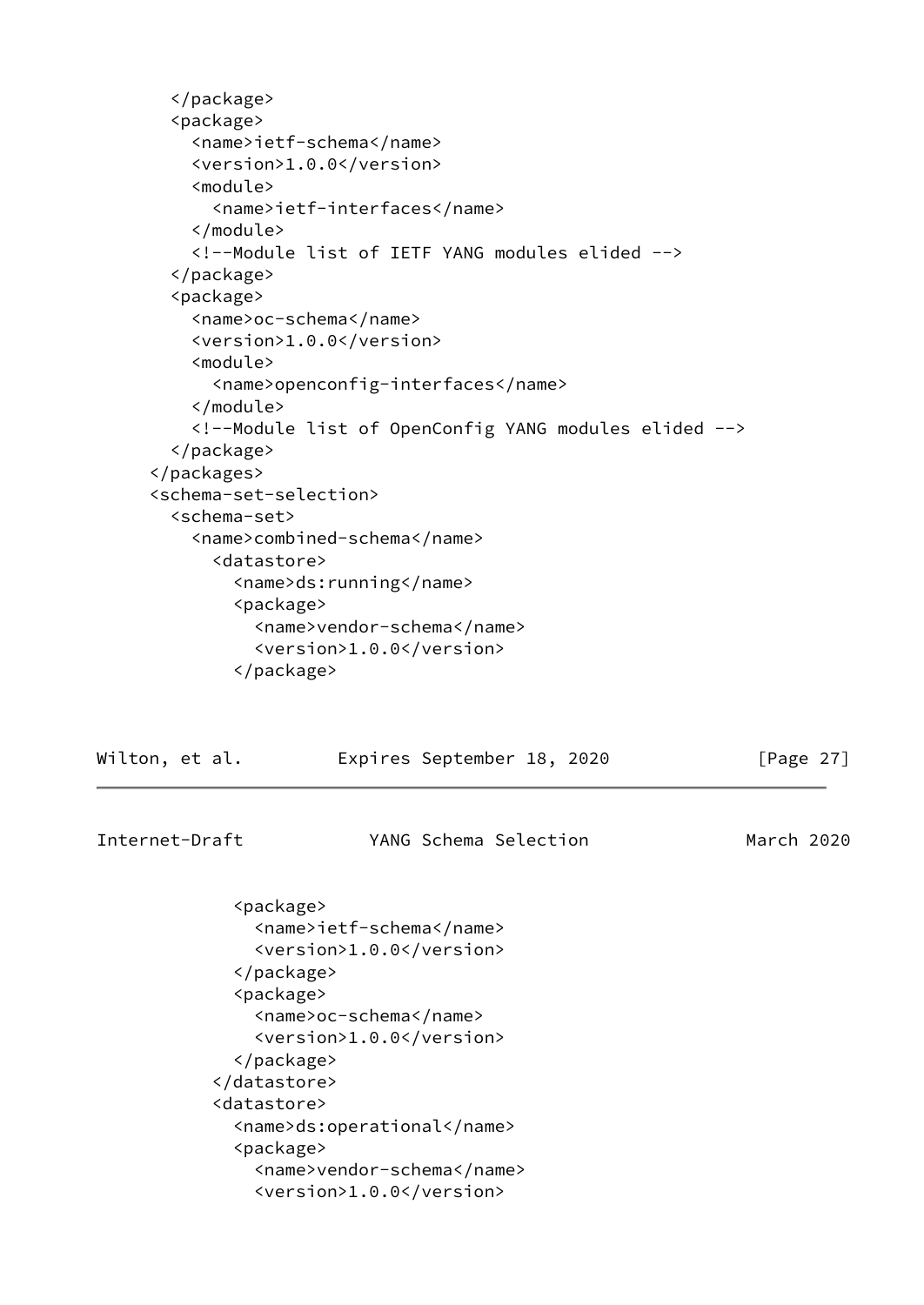```
 </package>
              <package>
                <name>ietf-schema</name>
                <version>1.0.0</version>
              </package>
              <package>
                <name>oc-schema</name>
                <version>1.0.0</version>
              </package>
            </datastore>
          </schema-set>
          <schema-set>
            <name>vendor-schema</name>
           \langlepartial/>
            <datastore>
              <name>ds:running</name>
              <package>
                <name>vendor-schema</name>
                <version>1.0.0</version>
              </package>
            </datastore>
            <datastore>
              <name>ds:operational</name>
              <package>
               <name>vendor-schema</name>
                <version>1.0.0</version>
              </package>
            </datastore>
            <selectable-with>combined-schema</selectable-with>
            <selectable-with>ietf-schema</selectable-with>
            <selectable-with>oc-schema</selectable-with>
            <custom-selectable>
              <combinable-with>ietf-schema</combinable-with>
              <combinable-with>oc-schema</combinable-with>
Wilton, et al. Expires September 18, 2020 [Page 28]
Internet-Draft YANG Schema Selection March 2020
```

```
 </custom-selectable>
 </schema-set>
 <schema-set>
   <name>ietf-schema</name>
  \langlepartial/>
   <datastore>
     <name>ds:running</name>
```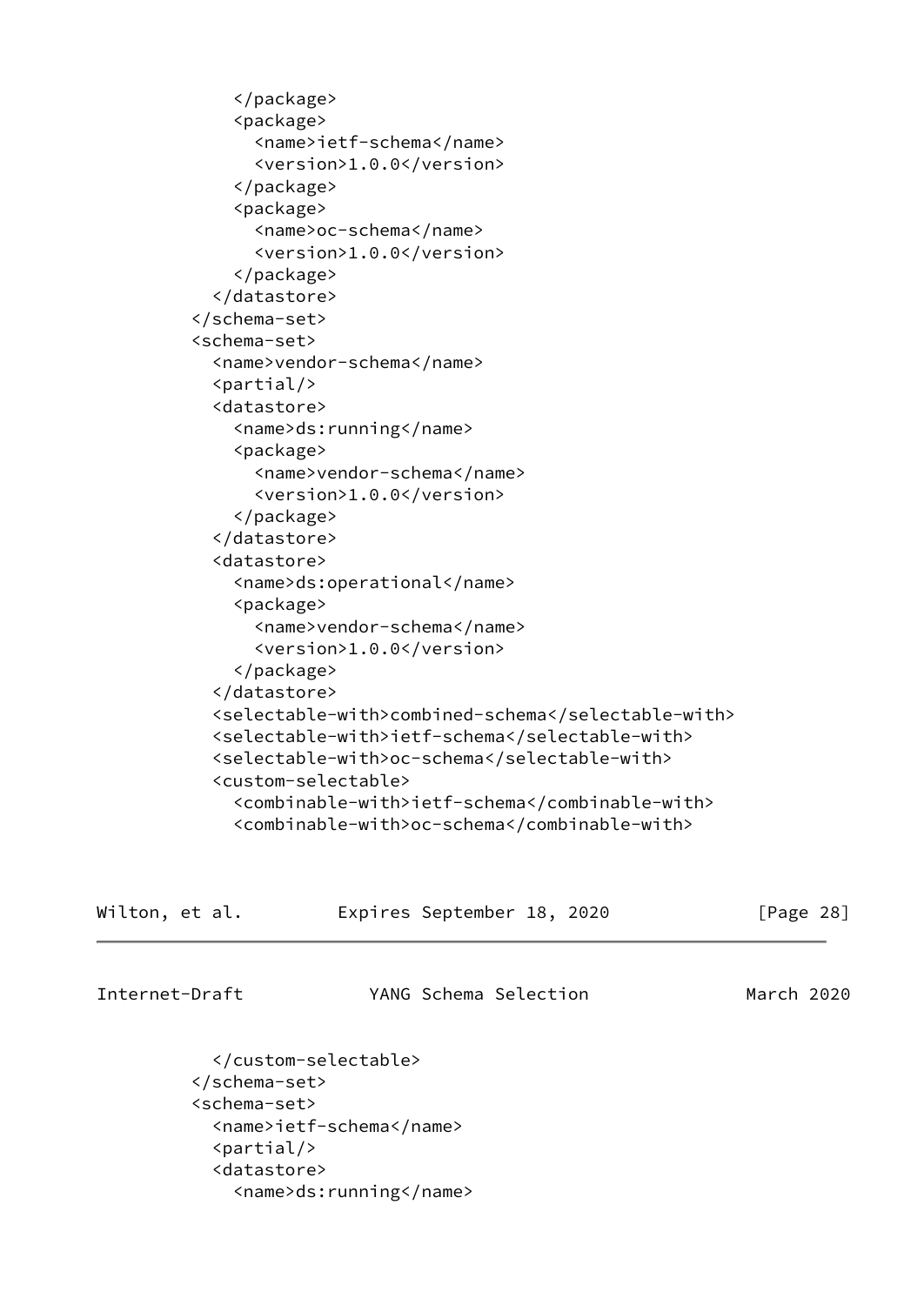```
 <package>
       <name>ietf-schema</name>
       <version>1.0.0</version>
     </package>
   </datastore>
   <datastore>
     <name>ds:operational</name>
     <package>
       <name>ietf-schema</name>
       <version>1.0.0</version>
     </package>
   </datastore>
   <selectable-with>combined-schema</selectable-with>
   <selectable-with>vendor-schema</selectable-with>
   <selectable-with>oc-schema</selectable-with>
   <custom-selectable>
     <combinable-with>vendor-schema</combinable-with>
   </custom-selectable>
 </schema-set>
 <schema-set>
   <name>oc-schema</name>
   <partial/>
   <datastore>
     <name>ds:running</name>
     <package>
       <name>oc-schema</name>
       <version>1.0.0</version>
     </package>
   </datastore>
   <datastore>
     <name>ds:operational</name>
     <package>
       <name>oc-schema</name>
       <version>1.0.0</version>
     </package>
   </datastore>
   <selectable-with>combined-schema</selectable-with>
   <selectable-with>vendor-schema</selectable-with>
   <selectable-with>ietf-schema</selectable-with>
   <custom-selectable>
     <combinable-with>vendor-schema</combinable-with>
```

| Wilton, et al. | Expires September 18, 2020 |  | [Page 29] |  |
|----------------|----------------------------|--|-----------|--|
|                |                            |  |           |  |

<span id="page-32-0"></span>Internet-Draft YANG Schema Selection March 2020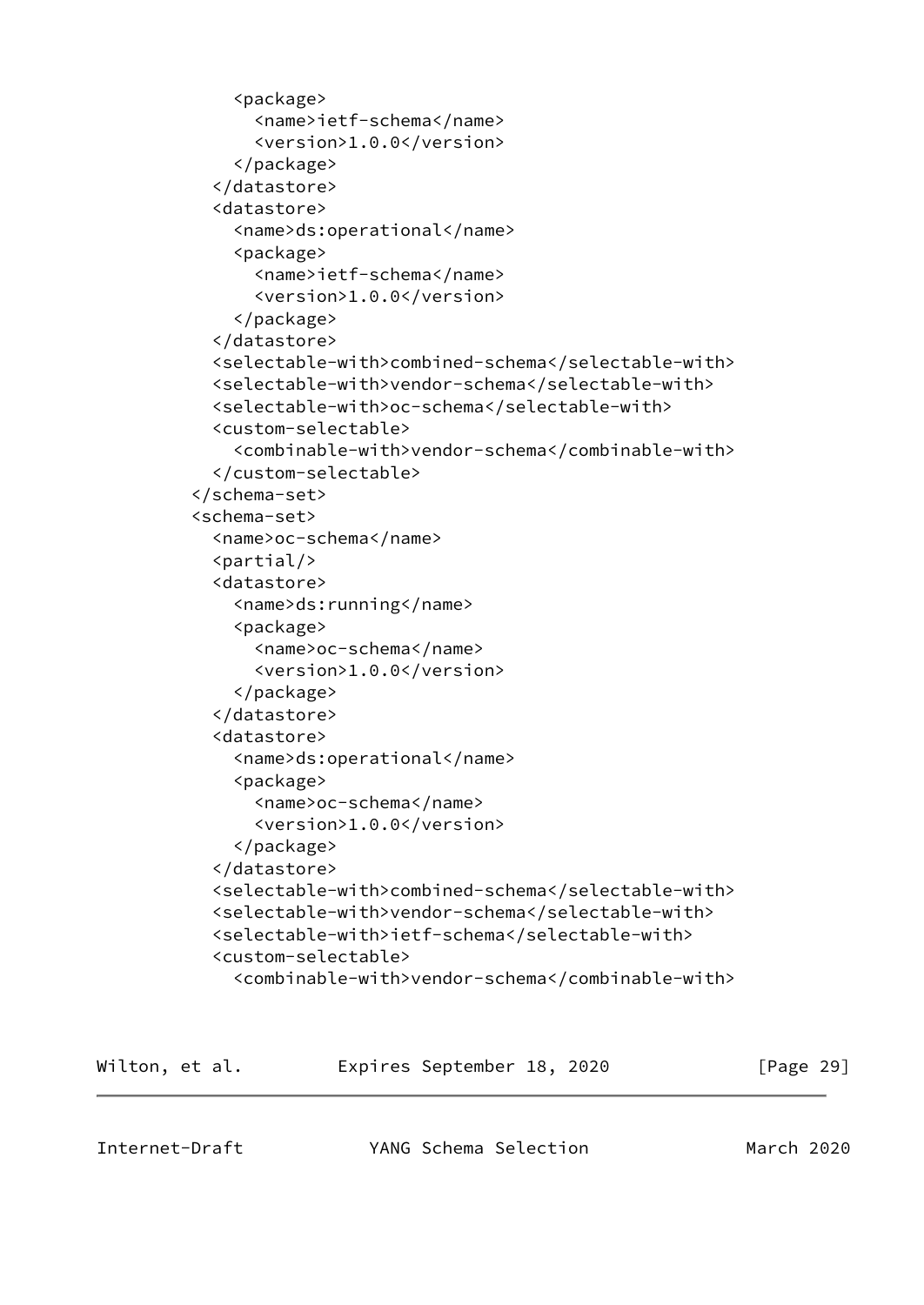```
 </custom-selectable>
       </schema-set>
     </schema-set-selection>
   </data>
 </rpc-reply>
```
The clients may configure the device in three different ways.

<span id="page-33-0"></span>[A.2.1](#page-33-0). Choosing a single schema family

 A client that wishes to use a single schema family for all interactions with the device can choose a single schema-set and configure it as the default schema-set:

```
 <?xml version="1.0" encoding="utf-8"?>
 <config xmlns="urn:ietf:params:xml:ns:netconf:base:1.0">
   <schema-set-selection>
     <selectable>oc-schema</selectable>
     <default>oc-schema</default>
   </schema-set-selection>
 </config>
```
<span id="page-33-1"></span>[A.2.2](#page-33-1). Restricting some sessions to particular schema family

 If a client wishes to use multiple schema families for configuration, but restrict some sessions to a particular schema family, then they may configure the default schema as "combined-schema", but also 'oc schema' that can be selected via client sessions as a named schema set.

```
 <?xml version="1.0" encoding="utf-8"?>
 <config xmlns="urn:ietf:params:xml:ns:netconf:base:1.0">
   <schema-set-selection>
     <selectable>combined-schema</selectable>
     <selectable>oc-schema</selectable>
     <default>combined-schema</default>
   </schema-set-selection>
 </config>
```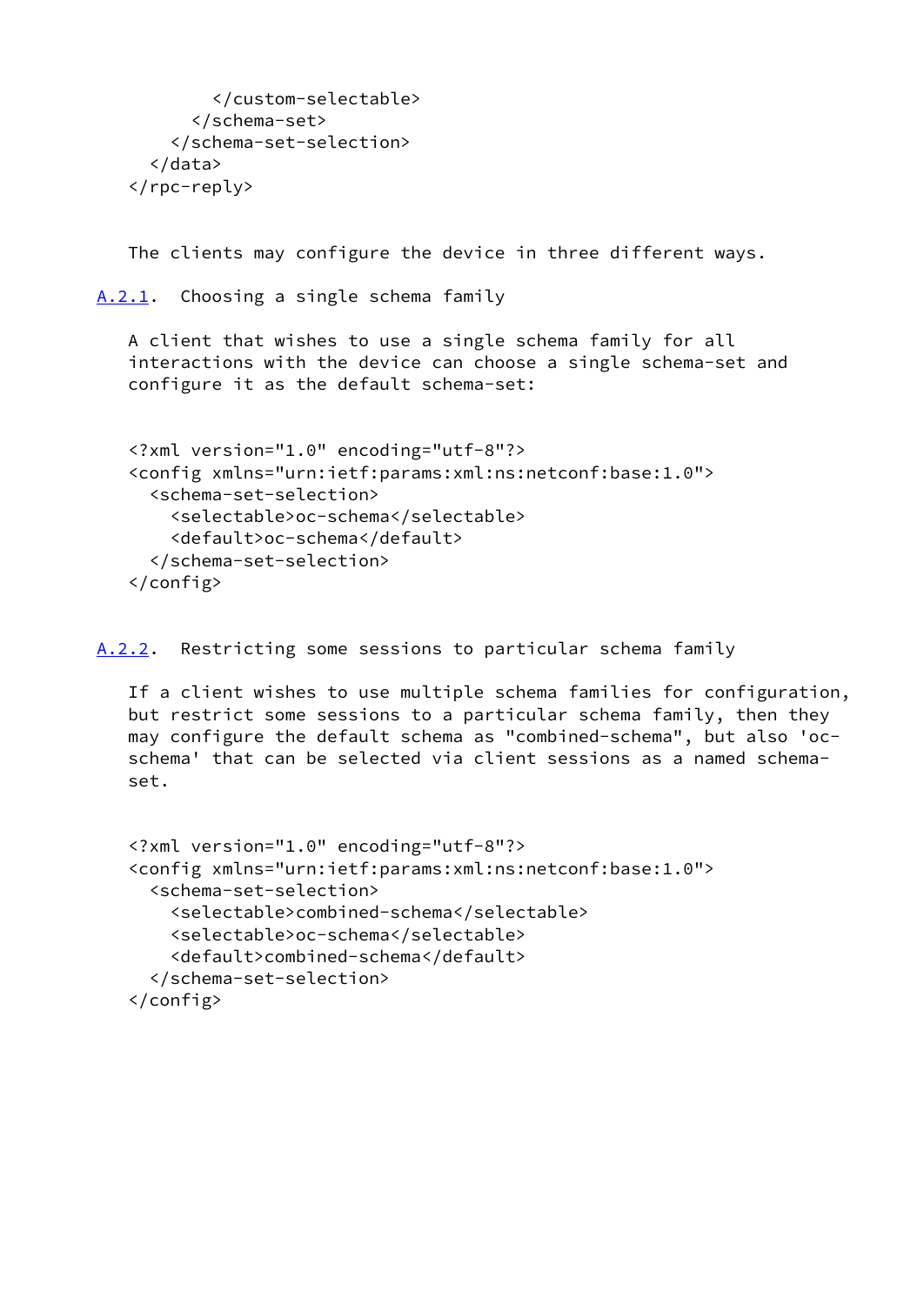```
Internet-Draft YANG Schema Selection March 2020
```
<span id="page-34-0"></span>[A.2.3](#page-34-0). Custom combinable schema-set

 If there is a need for the client to use IETF or OC schema alongside the vendor schema, then this can be achieved by configuring a custom schema-set. Two custom schema-sets can be configured, either "vendor + ietf schema", or "vendor + oc schema". The example below defines and selects a custom schema-set that combines the vendor and OC schema-sets.

```
 <?xml version="1.0" encoding="utf-8"?>
 <config xmlns="urn:ietf:params:xml:ns:netconf:base:1.0">
   <schema-set-selection>
     <custom>
       <name>my-custom-schema</name>
       <description>Vendor and OC schema-sets only</description>
       <included-schema>vendor-schema</included-schema>
       <included-schema>oc-schema</included-schema>
     </custom>
     <selectable>my-custom-schema</selectable>
     <default>my-custom-schema</default>
   </schema-set-selection>
```
</config>

 Note, for the last case, rather than requiring the client to configure custom schema, the device could predefine "vendor + ietf" and "vendor + oc" as named schema-sets available for selection.

```
Authors' Addresses
```
 Robert Wilton Cisco Systems, Inc.

Email: rwilton@cisco.com

 Reshad Rahman Cisco Systems, Inc.

Email: rrahman@cisco.com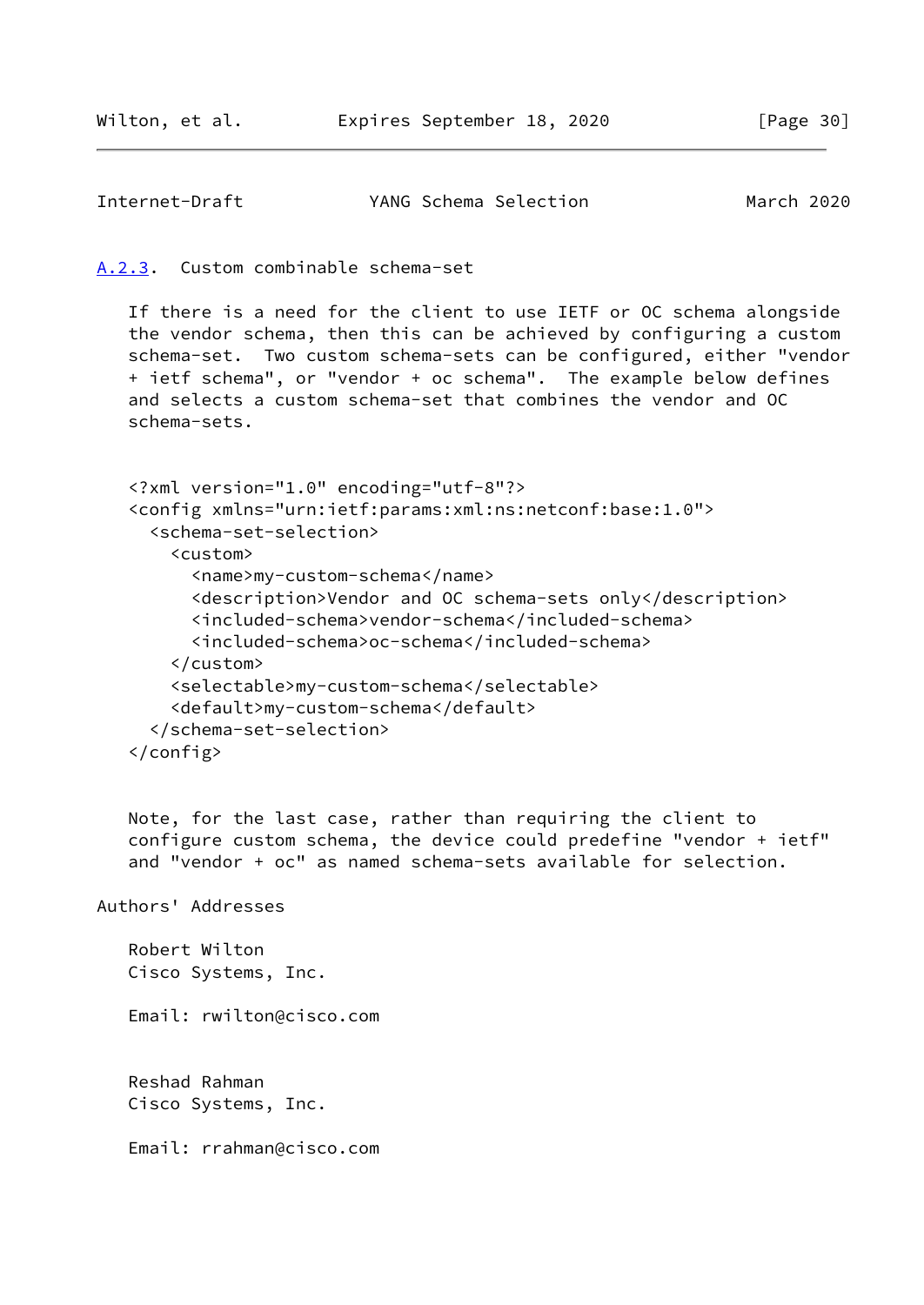Joe Clarke Cisco Systems, Inc.

Email: jclarke@cisco.com

| Wilton, et al.                | Expires September 18, 2020 | [Page $31$ ] |
|-------------------------------|----------------------------|--------------|
| Internet-Draft                | YANG Schema Selection      | March 2020   |
| Jason Sterne<br>Nokia         |                            |              |
| Email: jason.sterne@nokia.com |                            |              |
| Bo Wu<br>Huawei               |                            |              |
| Email: lana.wubo@huawei.com   |                            |              |